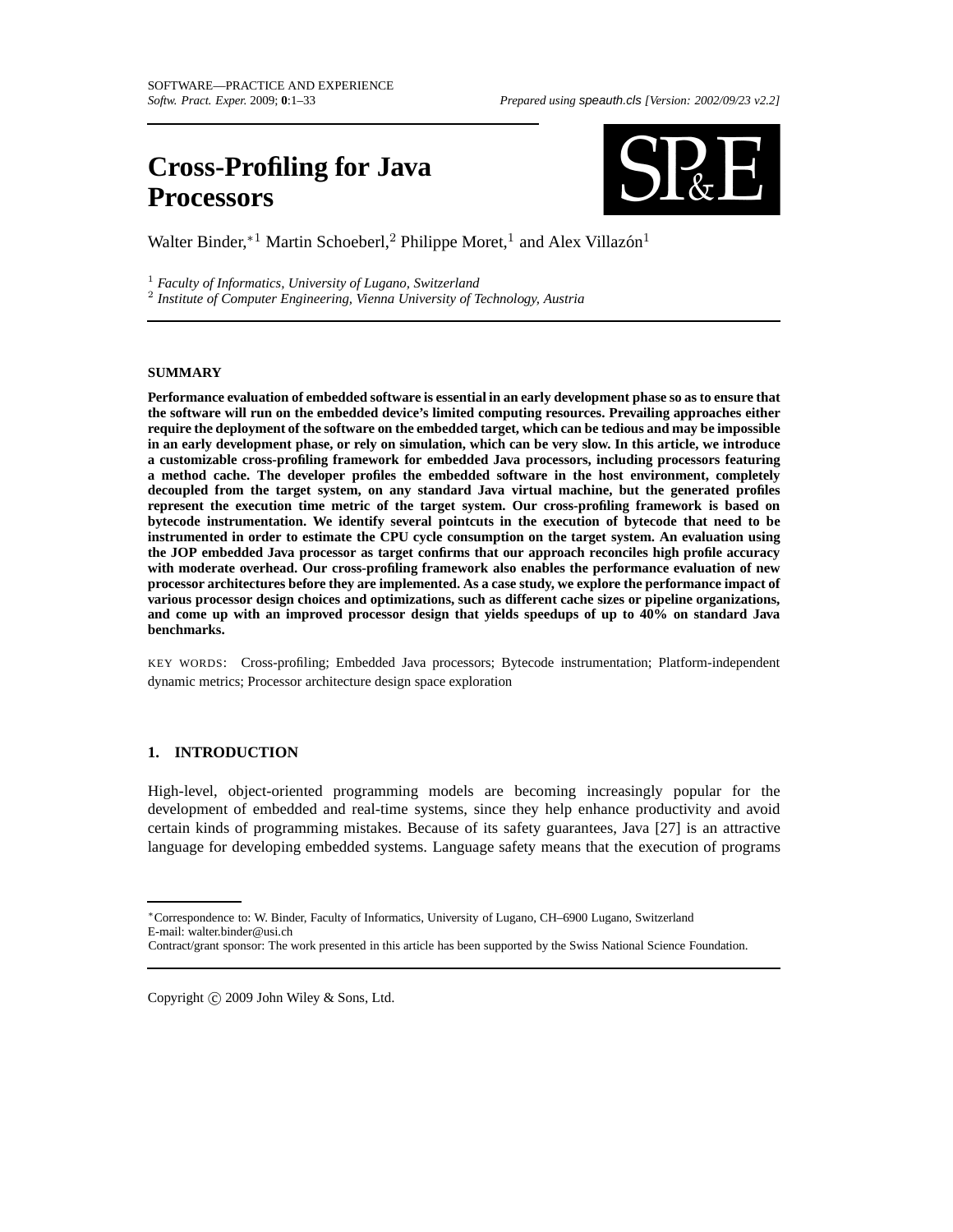proceeds according to the language semantics. For instance, types are not misinterpreted and data is not mistaken for executable code. The safety properties of Java depend on techniques such as strong typing, automatic memory management, dynamic bound checks, and bytecode verification.

The Java Platform Micro Edition (JavaME) provides a subset of the language features and class library of the Standard Edition (JavaSE), suitable for embedded systems with limited computing resources. Special requirements for real-time systems are addresses in the Real-Time Specification for Java [20]. While Java is still an emerging language for classic embedded systems (e.g., in the automotive and airborne domain), almost all mobile phones already contain a Java virtual machine (JVM) [42] to execute so-called MIDlets.

JVMs tailored to embedded systems either interpret the application bytecode, employ just-in-time compilation on the embedded system, compile the embedded Java application (in the development environment) to native code for the embedded target system, or use a dedicated Java processor (that is, a JVM implemented in hardware) to directly execute bytecodes, such as the aJile processor [31], Cjip [37], or JOP [55]. In this article, we consider only embedded Java processors as cross-profiling targets.

Java processors may play an important role in future safety-critical applications, for which Java is currently being considered [34]. Safety-critical applications need to be certified and the reduction of code size is of primary importance, as the certification cost directly depends on the code size. Software certification is performed at the source code level and includes the whole software stack (operating system and libraries). A Java processor simplifies certification and hence helps reduce cost, because it does not require an operating system and because only code in one language needs to be certified. Furthermore, worst-case execution time (WCET) for the safety-critical tasks must be known. A Java processor also simplifies WCET analysis of Java programs, as it can be performed at the bytecode level [9].

Performance evaluation of embedded system software is crucial in order to ensure that the created software executes satisfactorily on the target system's scarce resources. Concomitant performance evaluation is particularly important for embedded system software written in Java (or in any other high-level, object-oriented programming language), since the performance impact of certain language features (such as type checks, bound checks, garbage collection, etc.) may not be directly apparent to the programmer.

Unfortunately, profiling of embedded Java applications is currently a tedious task that requires either deployment of the embedded application on the target platform or a simulator of that platform. However, the embedded target system may not be available in an early development phase. Furthermore, deployment and performance measurements on the target platform are timeconsuming. Similarly, simulators can be prohibitively slow. For instance, we found that the simulator ModelSim [43] causes excessive overhead of up to factor 33 000 when compared to running the same Java application in a standard JVM on the same machine. Consequently, embedded Java applications are rarely profiled in an early development phase.

Whereas the JavaSE offers a dedicated profiling interface, the JVM Tool Interface (JVMTI) [63], embedded Java systems often lack profiling support. Because of the resource constraints on embedded Java systems, CPU time and memory consuming profiling techniques are often impossible. For example, the Calling Context Tree (CCT) [3] provides detailed profiling data for each calling context, which helps locate hotspots. However, the CCT may consume significantly more heap memory than the profiled application itself.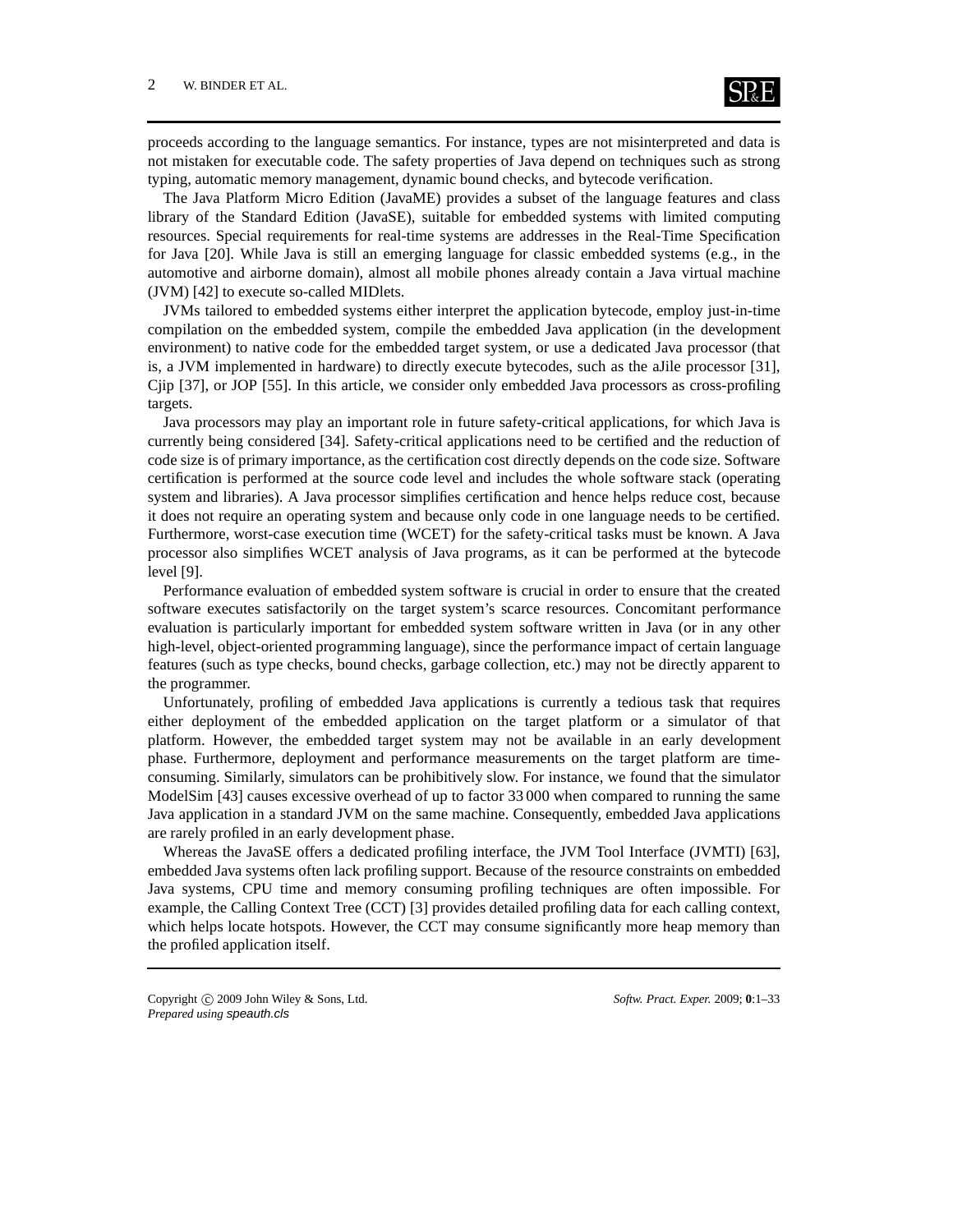In order to enable and ease performance evaluation of embedded Java software that is intended to run on a Java processor, we introduce the customizable cross-profiling framework CProf. CProf is written in pure Java and runs on any standard JVM. It enables calling context cross-profiling of Java applications directly within the development environment, which we will call 'host' in the following, completely decoupled from the embedded target system. Nonetheless, the generated profiles show the execution time metrics of the target.

Cross-profiling not only helps analyze the performance of embedded Java software, it also allows estimating the performance of different Java processor designs without requiring these designs to be implemented. It is important to estimate the effects of architectural design choices on the performance of domain-specific applications in an early phase of processor development [40]. With cross-profiling it is possible to collect evaluation data for realistically sized programs. That is, cross-profiling enables rapid design space exploration for embedded Java processors. Instead of implementing a new processor in hardware, it is sufficient to model its cycle consumption and to evaluate the performance on various workloads. Only the best performing processor model is afterwards implemented in hardware.

Our cross-profiling framework CProf is based on bytecode instrumentation in order to generate calling context cross-profiles with CPU cycle estimates for the target processor. It relies on a bytecode instrumentation framework [13], which ensures that each Java method is instrumented and therefore represented in the profile, including all methods in application classes and in the Java class library.

CProf identifies particular points in the execution of programs, so-called *pointcuts* in aspect-oriented programming (AOP) terminology<sup>†</sup> [39], where the cycle estimate needs to be updated. Currently, CProf supports *method entry*, *method return*, and *basic block entry* as relevant pointcuts. As we will show in this article, these pointcuts enable cross-profiling for Java processors.

This article builds on our prior work on cross-profiling [16, 17, 57], presenting the software architecture of the customizable cross-profiling framework CProf, as well as its specialization for the Java Optimized Processor JOP [55]. We choose JOP as cross-profiling target, because the CPU cycle consumption for the bytecodes is public available. Moreover, JOP is a recent architecture that includes an instruction cache, which caches whole methods. Therefore, cross-profiling for the JOP processor also requires simulating that instruction cache. We evaluate CProf with the JOP target model. Our results confirm that CProf yields accurate CPU cycle estimates with an error below 2% and causes reasonable overhead, orders of magnitude less than simulators.

As case study, we employ cross-profiling in order to quantitatively explore the performance impact of various processor design options and optimizations. Taking the current JOP architecture as baseline, we investigate the impact of different cache sizes and pipeline organizations, and come up with an improved processor design that yields speedups of up to 40% on standard Java benchmarks.

This article is structured as follows: Section 2 gives an overview of the JOP processor and describes CProf's execution time model. Section 3 explains our cross-profiling framework CProf. In Section 4 we assess the accuracy of the generated cross-profiles for some embedded Java benchmarks and measure the runtime overhead due to cross-profiling. In Section 5 we describe our case study, exploring

<sup>†</sup> In AOP, aspects specify *pointcuts* to intercept certain points in the execution of programs (so-called *join points*), such as method calls, field accesses, etc. *Advices* are executed *before*, *after*, or *around* the intercepted join points. Advices have access to contextual information of the join points.

Copyright © 2009 John Wiley & Sons, Ltd. *Softw. Pract. Exper.* 2009; 0:1–33 *Prepared using* speauth.cls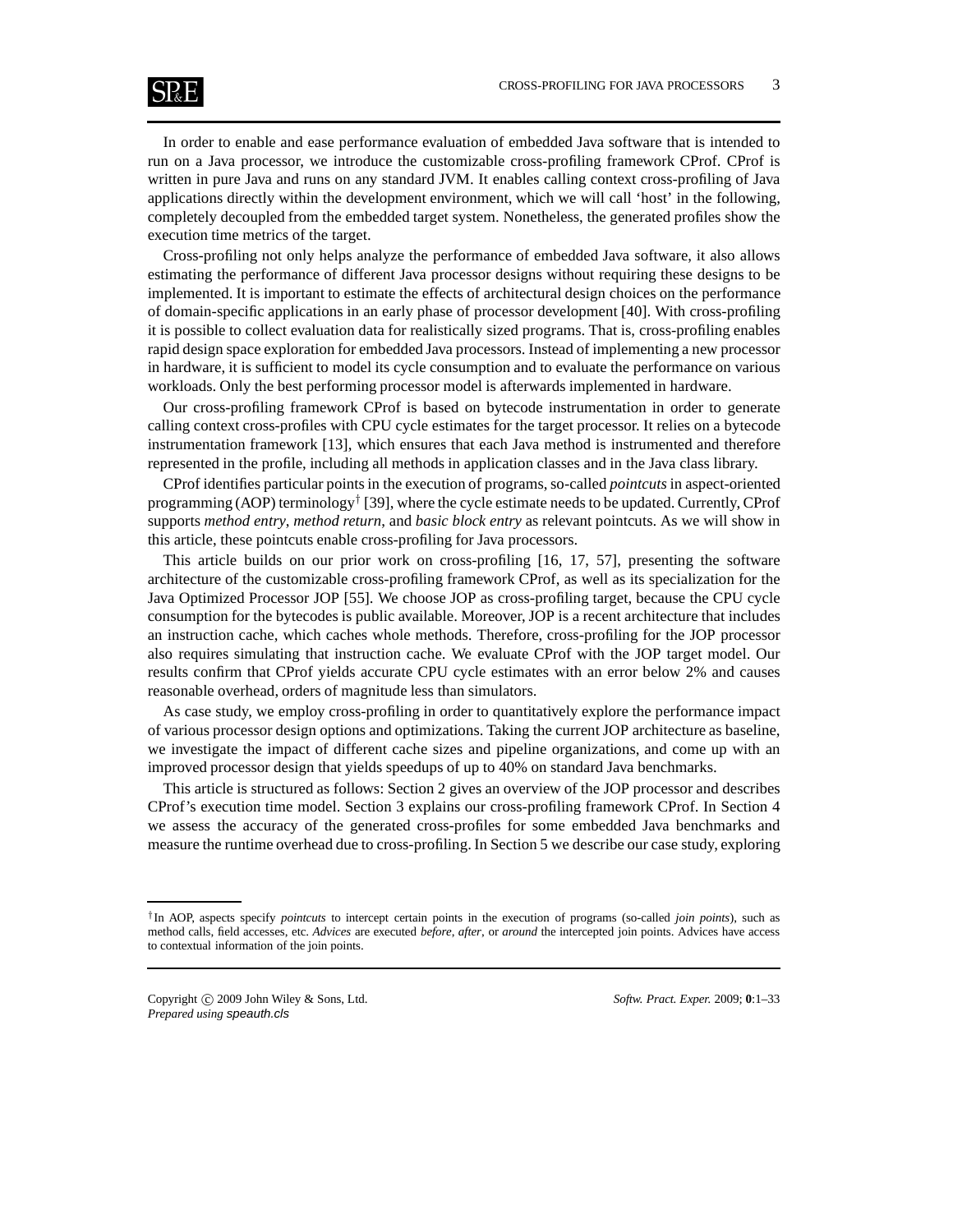

architectural enhancements for a Java processor with the aid of cross-profiling. Section 6 discusses related work and Section 7 concludes this article.

## **2. JAVA PROCESSORS AS CROSS-PROFILING TARGETS**

There are several Java processors which follow a similar execution time model, and some implement a method cache. Since our cross-profiling approach is based on cycle estimates for bytecodes, we firstly briefly describe JOP, which is the target processor for our evaluation, and discuss its method cache. Afterwards, we summarize our assumptions on the target execution time model.

## **2.1. The Java Processor JOP**

JOP [55] is an implementation of the JVM in hardware. As embedded systems are often also realtime systems with hard timing constraints, the main focus of the development of JOP has been on time-predictable bytecode execution. All function units, and especially the interactions between them, are carefully designed to avoid any time dependencies between bytecodes. This feature simplifies the low-level part of worst-case execution time (WCET) analysis, a mandatory analysis for hard real-time systems. Due to JOP's accessible timing model, several WCET analysis tools support JOP [58, 32, 19, 35].

We have chosen JOP [55] for our evaluation of the proposed cross-profiling and computer architecture exploration as it is: (a) a simple processor, (b) open-source, and (c) the execution timing is well documented. Furthermore, the JOP design is actually the root of a family of Java processors. Flavius Gruian has built a JOP compatible processor, with a different pipeline organization, with Bluespec Verilog [29]. The SHAP Java processor [70], although now with a different pipeline structure and hardware assisted garbage collection, also has its roots in the JOP design.

JOP dynamically translates the Java bytecodes to a RISC, stack-based instruction set (the microcode) that can be executed in a 3-stage pipeline. The translation takes exactly one cycle per bytecode. All microcode instructions have a constant execution time of one cycle. No stalls are possible in the microcode pipeline. The absence of time dependencies between bytecodes results in a simple processor model for the low-level WCET analysis [58], which fully conforms to the aforementioned assumptions for cross-profiling.

The stack, which holds invocation frames, local variables, and the operand stack, is implemented as on-chip memory. This stack cache allows a non-stalling implementation of the microcode pipeline. Furthermore, the instructions are cached in the so called method cache. Heap data and data in the class information area are not cached in our current configuration of JOP.

Besides JOP, there are several other Java processors for embedded systems; the execution time modeling for those processors can be done in a similar way. The first Java processor, picoJava [46], was developed by Sun Microsystems. The most successful Java processor is the aJile processor [31] that was initially conceived as a platform for the Real-Time Specification for Java [20]. Another Java processor, Cjip [37], supports multiple instruction sets, and the JVM is implemented largely in microcode. Komodo [41] is a multithreaded Java processor intended as a basis for research on real-time scheduling on a multithreaded microcontroller. The follow-up project, jamuth [65], is a commercial version of Komodo.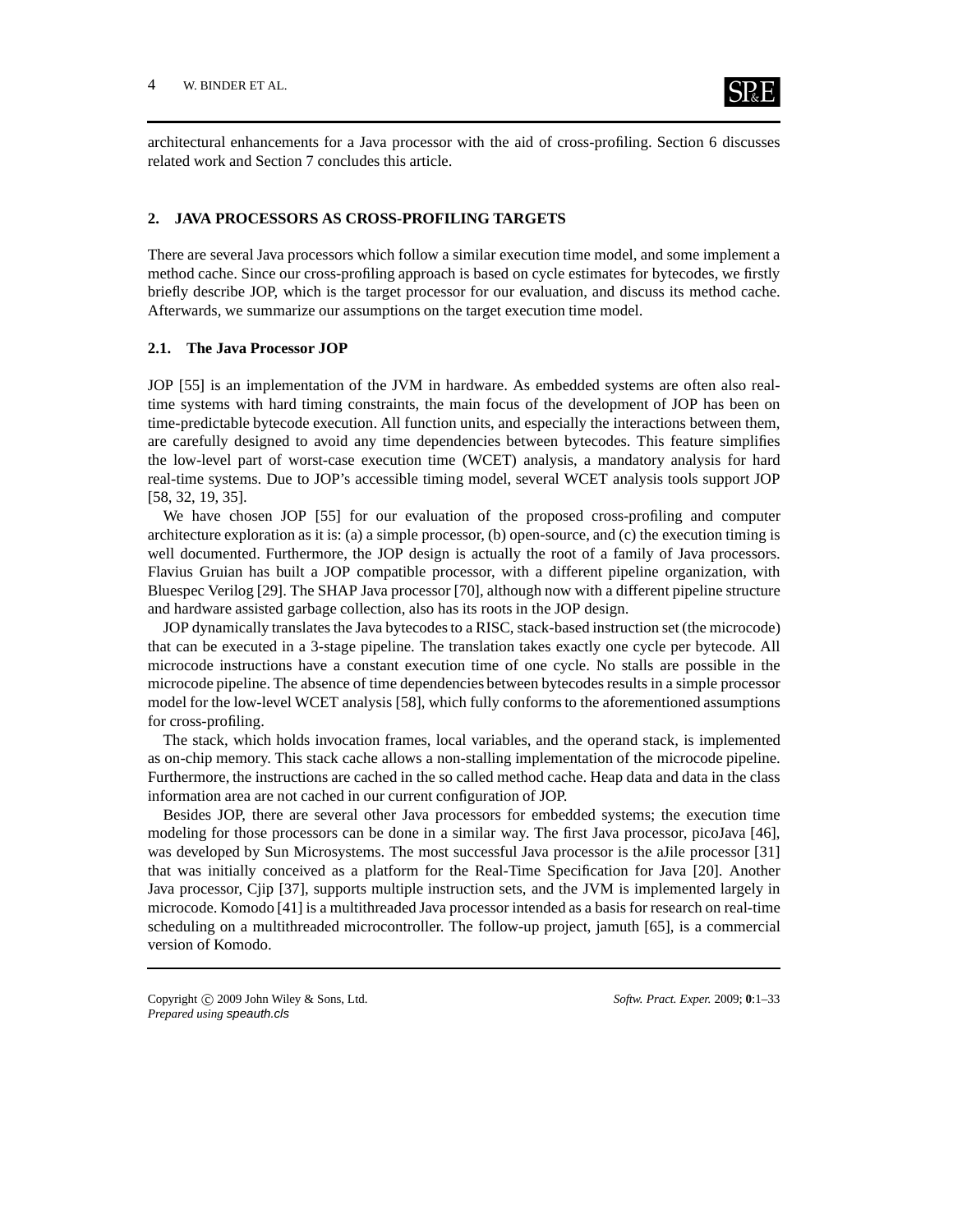| Instruction        |   | Cycles Function              |
|--------------------|---|------------------------------|
| iload <sub>0</sub> |   | load local variable 0 on TOS |
| istore_0           |   | store local variable 0       |
| iconst_0           | 1 | load constant 0 on TOS       |
| dup                | 1 | duplicate TOS                |
| iadd               | 1 | integer addition             |
| isub               | 1 | integer subtraction          |
| swap               | 4 | exchange TOS and TOS-1       |
| ifea               |   | conditional branch           |

Table I. Execution time of simple bytecodes in cycles

## **2.2. Bytecode Timing**

Simple bytecodes (e.g., iadd, dup, or iload 0) execute in a single cycle on JOP. Slightly more complex bytecodes (e.g., dup x1) are implemented in a short microcode sequence and execute in constant time. The execution time in clock cycles equals the number of microinstructions executed. As the stack is on-chip, it can be accessed in a single cycle. Table I shows example bytecode instructions, their timing, and their meaning (TOS is top-of-stack).

Access to object, array, and class fields depend on the timing of the main memory. As an example, we give the execution time of the bytecode getstatic. With  $r_{ws}$  wait states on the read access to the main memory, the execution time in cycles is computed as follows:

$$
t_{\text{getstatic}} = 7 + r_{ws}
$$

A complete list of all bytecode timings of JOP can be found in [56].

## **2.3. Method Cache**

JOP introduced a special instruction cache, the method cache [52], which caches whole methods. A method cache is also integrated in the embedded Java processor SHAP [48], and the CarCore processor [44] also uses method caches. Furthermore, it is considered in jamuth [65] as a timepredictable caching solution.‡

With a method cache, only invoke and return bytecodes can result in a cache miss. All other bytecodes are guaranteed cache hits. The idea to cache whole methods is based on the assumption that WCET analysis at the call graph level is more practical than performing cache analysis for each bytecode. Furthermore, loading whole methods also leads to better average case execution times for a memory with long latency but high bandwidth.

<sup>‡</sup>Personal communication with Sascha Uhrig.

Copyright c 2009 John Wiley & Sons, Ltd. *Softw. Pract. Exper.* 2009; **0**:1–33 *Prepared using* speauth.cls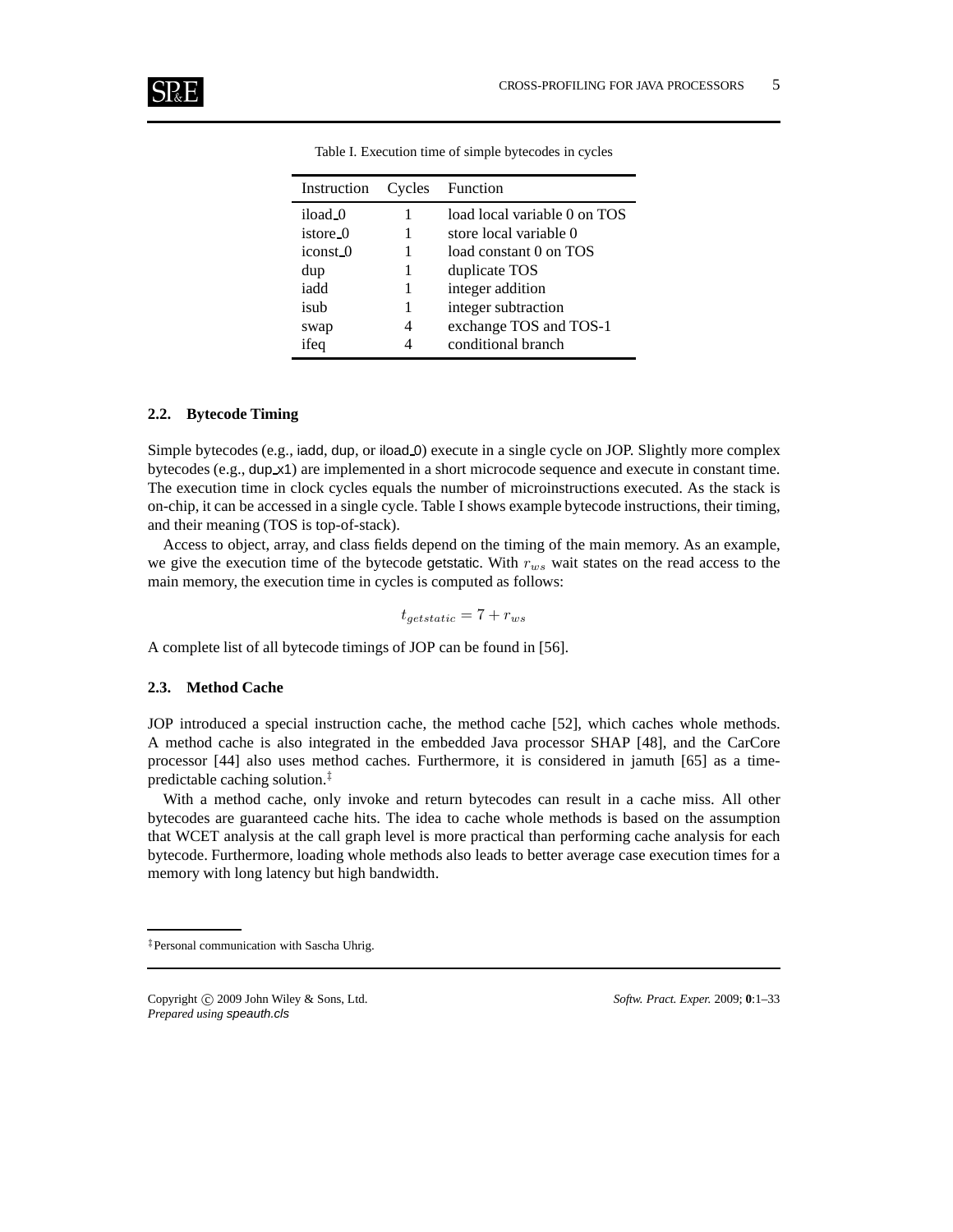

Memory access time determines the cache load time on a miss. For the current implementation, the cache load time is calculated as follows: The wait state  $c_{ws}$  for a single word cache load is:

$$
c_{ws} = \begin{cases} r_{ws} & : & r_{ws} > 1 \\ 1 & : & r_{ws} \le 1 \end{cases}
$$

On a method invoke or return, the respective method has to be loaded into the cache on a cache miss. The load time  $l$  is:

$$
l = \begin{cases} 6 + (n+1)(1 + c_{ws}) & \text{: cache miss} \\ 4 & \text{: cache hit} \end{cases}
$$

where  $n$  is the size of the method in number of 32-bit words. As an example, the exact execution time for bytecode invokevirtual is:

$$
t = 100 + 2r_{ws} + \begin{cases} r_{ws} - 3 & : & r_{ws} > 3 \\ 0 & : & r_{ws} \le 3 \end{cases} + \begin{cases} r_{ws} - 2 & : & r_{ws} > 2 \\ 0 & : & r_{ws} \le 2 \end{cases} + \begin{cases} l - 37 & : & l > 37 \\ 0 & : & l \le 37 \end{cases}
$$

On a method return, the caller method has to be found in the method cache or needs to be loaded. Therefore, the execution time of the return instruction depends on the method size of the caller. The execution time of bytecode return is:

$$
t = 21 + \left\{ \begin{array}{rcl} r_{ws} - 3 & : & r_{ws} > 3 \\ 0 & : & r_{ws} \le 3 \end{array} \right. + \left\{ \begin{array}{rcl} l - 9 & : & l > 9 \\ 0 & : & l \le 9 \end{array} \right.
$$

CProf supports the simulation of a method cache in a customizable way. The simulation provides the information whether the invoked method or the method caller upon return will be a cache hit or a cache miss. On a miss, we calculate the cache load time with the given processor execution time model. The load time depends on the size of the method. However, on JOP, the cache loading is done in parallel with microcode execution in the core pipeline. Therefore, small methods do not add any additional latency to the invoke or return bytecodes.

## **2.4. Assumptions on the Execution Time Model**

Our cross-profiling approach targeting Java processors is based on the following assumptions:

- For most bytecodes, the CPU cycle consumption on the target can be accurately estimated by constants, independently of the context where these bytecodes occur.
- For method invocation and return bytecodes, the cycle consumption on the target may also depend on the size of the callee or caller method. Furthermore, the presence of a method cache may affect the cycle consumption of invoke/return bytecodes. As object-oriented programs tend to have rather small methods and method invocation/return bytecodes are expected to be executed frequently, we consider an accurate estimation of the cycle consumption essential for these bytecodes.
- In addition to invocation/return bytecodes, some other bytecodes, such as type checks, may not consume a constant number of cycles on the target. We assume that reasonable (though not always accurate) estimates are available for these bytecodes.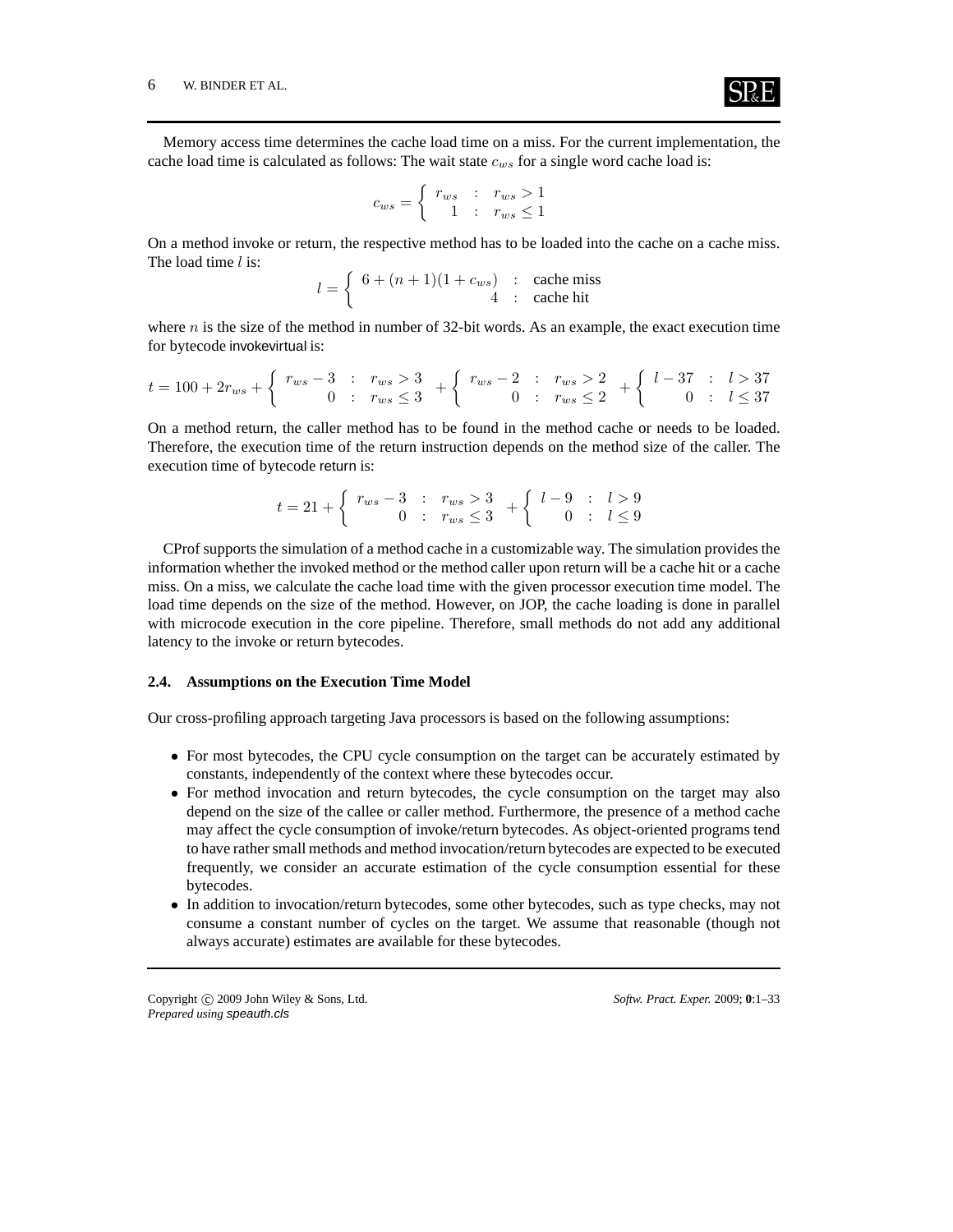

## **3. CROSS-PROFILING**

Bytecode instrumentation is a well-known technique for profiling [12, 14]. While the work presented here leverages bytecode instrumentation-based profiling techniques that preserve calling context information, it introduces the instrumentation of certain low-level pointcuts, allowing for flexible, userdefined collection of dynamic metrics. Thanks to CProf's support for customization, we are able to create cross-profilers for Java processors with a minimum of development effort.

In the following, we firstly describe our representation of the calling context. Secondly, we discuss how collected profiling data can be processed online and in a customized way. Thirdly, we present our generic instrumentation techniques that enable cross-profiling for embedded Java processors. Fourthly, we describe CProf's configuration for the JOP processor used in our evaluation.

## **3.1. Calling Context Tree**

The CCT was first introduced by Ammons et al. in [3] as runtime data structure for calling context profiling. Each node in the CCT represents a calling context and stores the measured dynamic metrics for that calling context; it also refers to a unique identifier of the method in which the metrics were collected. Method identifiers convey class name, method name, method signature, and method size (in bytes).

The parent of a CCT node represents the caller's context, while the children nodes correspond to the callee methods. If the same method is invoked in distinct calling contexts, the different invocations are represented by distinct nodes in the CCT. In contrast, if the same method is invoked multiple times in the same calling context, the dynamic metrics collected during the executions of that method are stored in the same CCT node.

CProf instruments bytecode such that each thread creates a CCT while executing methods. Thanks to the generated code for CCT creation, $§$  the instrumentation has access to both the caller's node and the callee's node in the current thread's CCT.

Figure 1 illustrates the CCT of an example cross-profile, assuming one invocation of method f(). The cross-profile was generated using a CProf configuration for the JOP target, which will be described in more detail in Section 3.4. In this example, each CCT node N stores the number of method invocations (by the same sequence of callers) and an estimate of the accumulated CPU cycles for the subtree rooted at node N.

## **3.2. Customized Processing of Profiling Data**

Periodically, each thread invokes a user-defined profiler to process the thread's CCT. A typical profiler may aggregate the CCTs of all threads within a 'global' CCT representing the activities of all threads and output the 'global' CCT upon program termination (e.g., using a JVM shutdown hook). Alternatively, custom profilers may be used for online processing of the profiling data, such as for displaying continuous metrics.

<sup>§</sup>Method signatures are extended so as to pass the caller's CCT node to the callee, and upon entry, the callee first looks up or creates its own node as a child of the caller's node.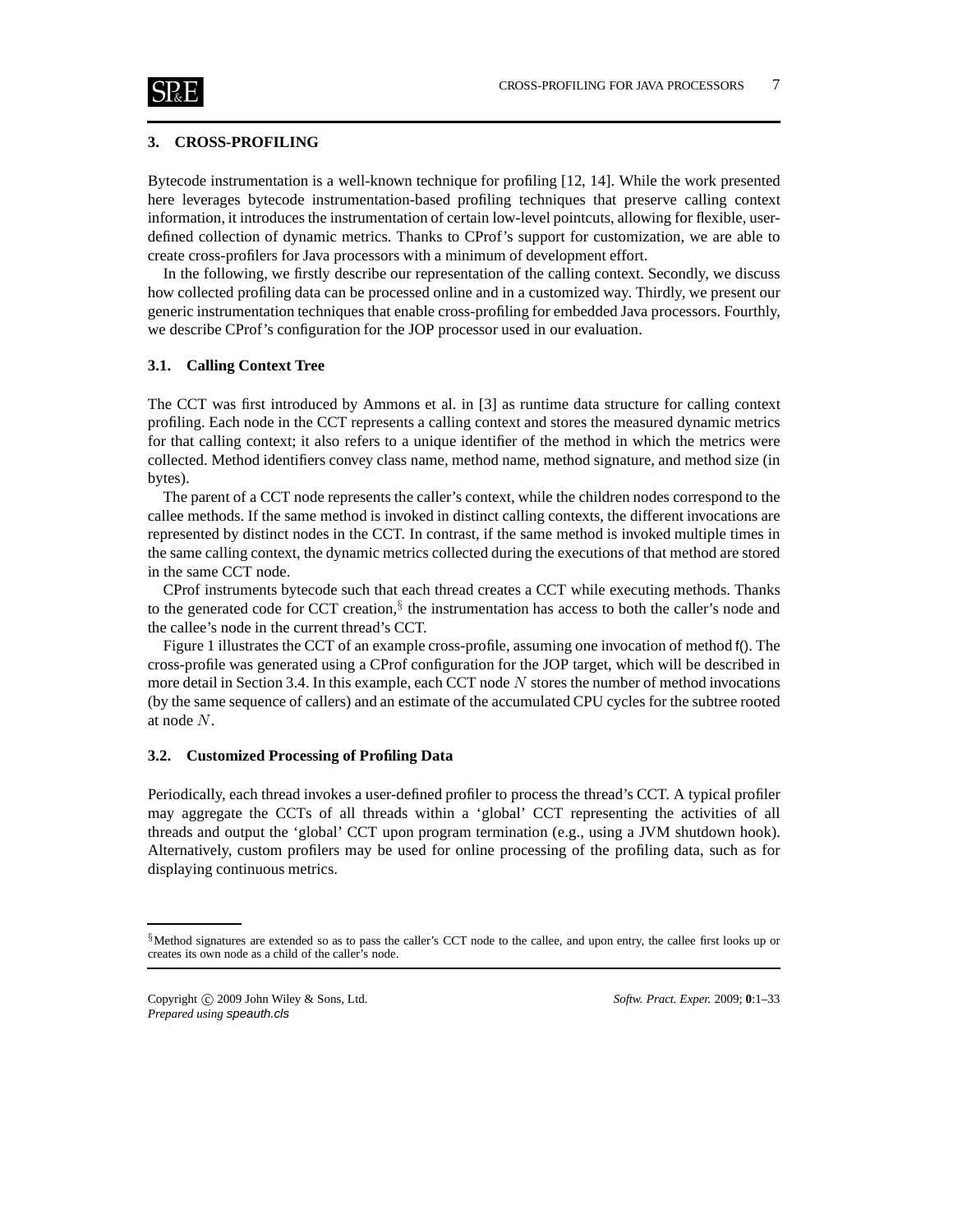



Figure 1. Example CCT, assuming method f() is invoked once. Each CCT node stores the number of method invocations (with the same call stack) and the accumulated cycle estimate for the subtree.

The profiler interface has only three methods that must be implemented by the user-defined profiler: one method to initialize the profiler, a second method for registering the CCT root of each thread that executes profiling code, and a third method that gets periodically invoked by each thread to enable online processing of profiling data.

The latter method is invoked whenever a dedicated, thread-local bytecode counter reaches a userdefined threshold. We use some form of call/return polling [26] to increment and check the bytecode counter in strategic program locations, such as upon method entry or in the beginning of loops. This approach ensures the periodic activation of the profiler by each thread, according to the progress (measured as the number of executed bytecodes) the thread has made since its last invocation of the profiler.

## **3.3. Customized Collection of Dynamic Metrics**

CProf allows customizing the way dynamic metrics are computed for each calling context. Figure 2 gives a high-level overview of CProf, showing the configurable and extensible parts of the system. Moreover, the figure illustrates the instrumentation of a sample method.

Instrumentation with CProf involves three phases, the basic block analysis (BBA), the static calculation of metrics for each basic block (BB), and the actual instrumentation.

#### *3.3.1. Basic Block Analysis*

The basic block analysis takes the bytecode of a method and returns a representation of the control flow graph (CFG). CProf provides the necessary abstractions to represent a CFG and the nodes in it.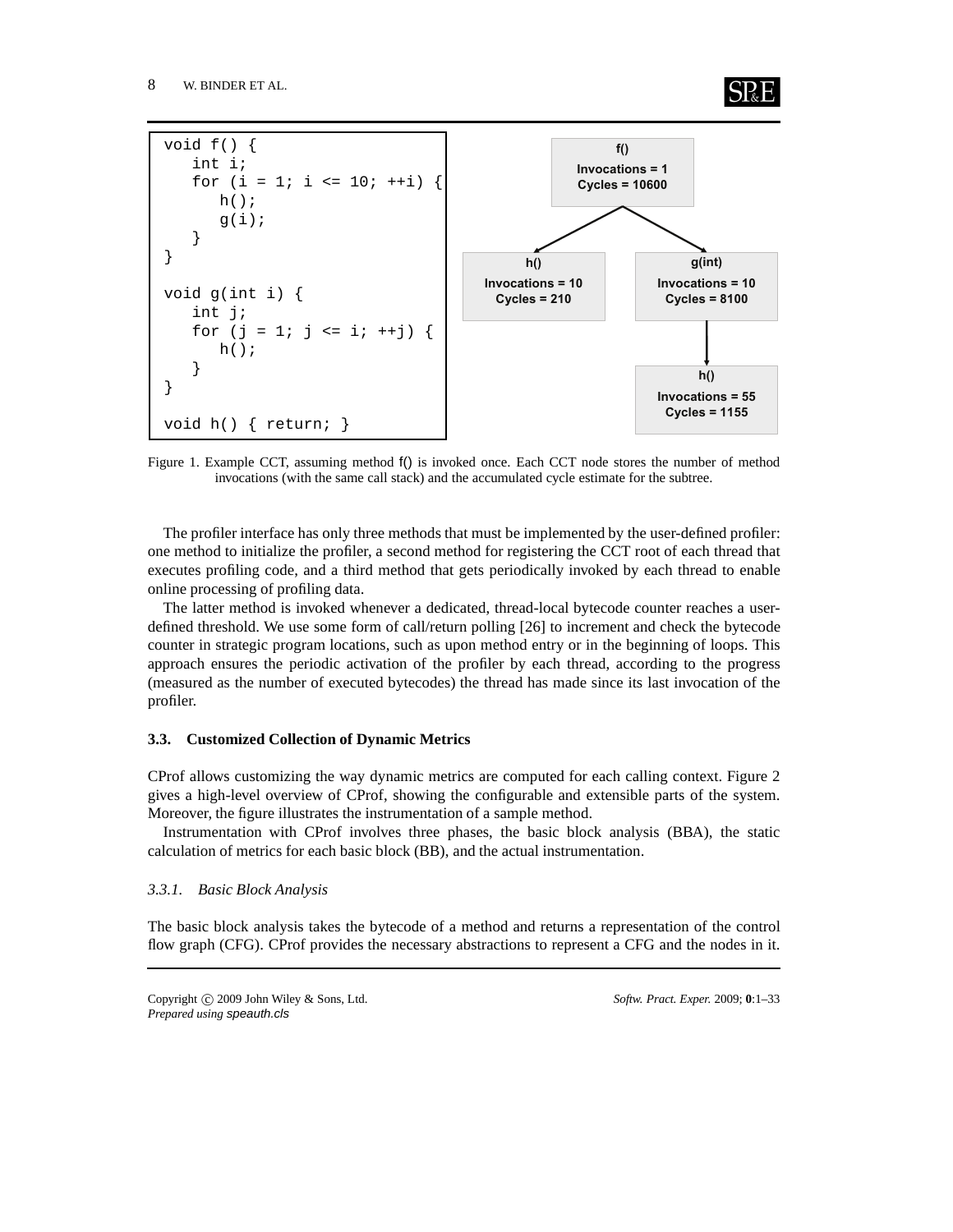



Figure 2. Overview of CProf

While the user may employ a custom BBA algorithm, CProf provides two predefined BBA algorithms, which we call 'Default BBA' and 'Precise BBA'.

In the Default BBA, only bytecodes that may change the control flow non-sequentially (i.e., jumps, branches, method returns, explicit throw of exceptions) end a BB. Method invocations do not end BBs, because we assume that the execution will return after the call. This definition of BB corresponds to the one used in [15] and is related to the factored control flow graph (FCFG) [22]. In contrast, using the Precise BBA, each bytecode that potentially might throw an exception ends a BB.

When statically calculating metrics for a BB, method invocation and return bytecodes are ignored, as the metrics contribution of these bytecodes may vary depending on the state of the method cache and therefore are not statically known. The metrics contribution of these bytecodes is computed at runtime, when profiling method entry and return.

As we will explain below, CProf instruments the beginning of each BB, assuming that all bytecodes in the BB will be executed. The advantage of the Default BBA is that it creates rather large BBs. Therefore, the Default BBA helps reduce the number of program locations where instrumentation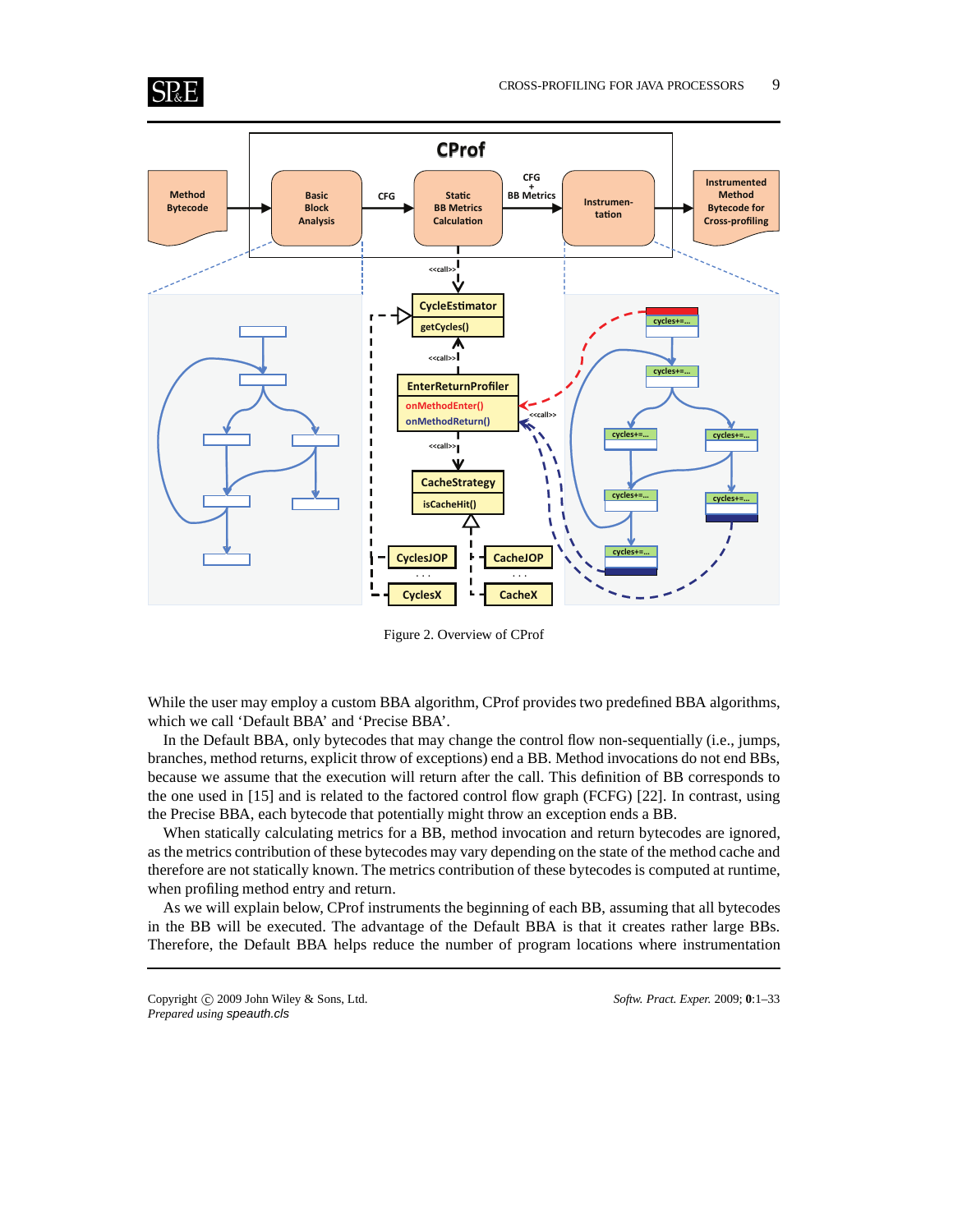

code is inserted, resulting in lower cross-profiling overhead. As long as no exceptions are thrown, the Default BBA does not cause any inaccuracies. However, in the case of an exception, CProf's assumption that all bytecodes in the BB would be executed is violated, if the exception-throwing bytecode is not the last one in its BB. The Precise BBA avoids this potential imprecision, but causes higher overhead because the resulting BBs are smaller.

## *3.3.2. Static Basic Block Metrics Calculation*

Regarding the supported target processors for cross-profiling, we assume that the CPU cycle consumption of all bytecodes, apart from method invocation and return, can be estimated by a constant. This assumption allows us to statically compute the CPU cycle estimate for each BB, by summing up the CPU cycle estimates for the bytecodes in the BB (while ignoring method invocation/return bytecodes).

Figure 2 shows CProf's component for the static BB metrics calculation. While this component can be replaced by the user, the default implementation in our cross-profiling framework invokes a given CycleEstimator for each bytecode in a BB (see the UML class diagram included in Figure 2). The CycleEstimator is an abstraction providing the method getCycles(...) that takes, amongst others, a bytecode as argument and returns the corresponding CPU cycle estimate. We designed the crossprofiling framework so as to ease the plug-in of custom CycleEstimator implementations according to the cross-profiling target processor (CyclesJOP respectively CyclesX in the class diagram).

The statically computed BB cycle estimates are stored within the nodes of the CFG. That information is used afterwards by the instrumentation component for instrumenting the beginning of each BB.

## *3.3.3. Instrumentation*

CProf's instrumentation component fulfills three roles: (1) it generates the code for maintaining the CCT, (2) it inserts the polling code that ensures the periodic invocation of a custom profiler, and (3) it injects the code that computes the CPU cycle estimation for the target. Below we focus on the third issue.

Figure 2 illustrates a sample CFG generated by a BBA algorithm on the left side, as well as the resulting CFG after instrumentation on the right side. The CFG is used to identify the method entry, method return, and basic block entry pointcuts. For the basic block entry pointcut, CProf inserts a bytecode sequence in the beginning of each BB that increments a cycle counter (within the CCT node representing the executing method) according to the statically pre-calculated cycle estimate for the BB. Hence, the chosen BBA algorithm determines the program locations where this instrumentation happens.

The method entry and return pointcuts are instrumented with invocations to the EnterReturnProfiler, which provides the two methods onMethodEnter(...) and onMethodReturn(...). As arguments, these methods receive the caller and callee nodes in the CCT, as well as the invocation/return bytecode. As

<sup>¶</sup>In AOP terminology, EnterReturnProfiler corresponds to an aspect class, and the methods onMethodEnter(...) and onMethodReturn(...) are related to advices.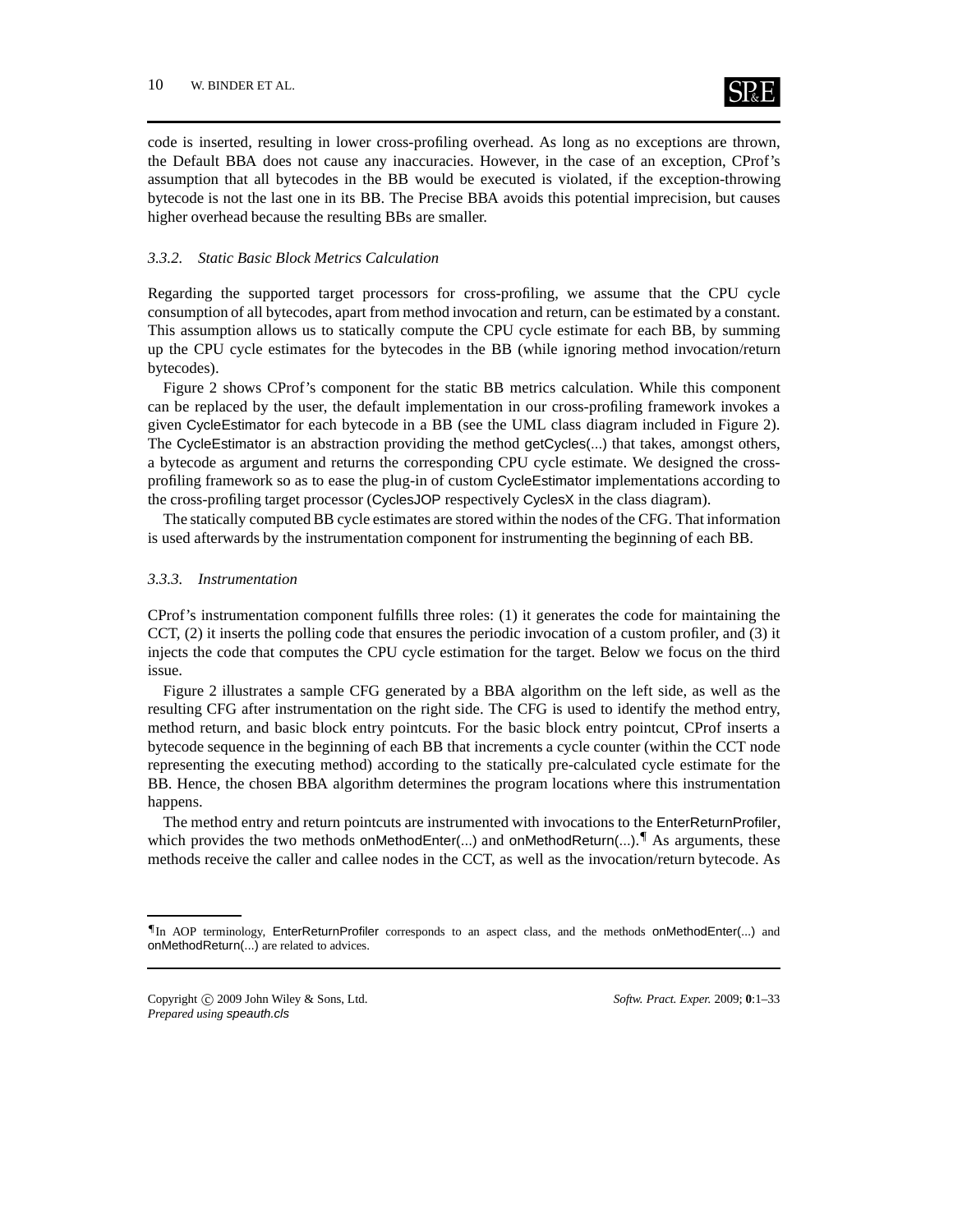**SRE** 

mentioned before, each CCT node refers to the corresponding method identifier, which in turn provides method-related information, such as the method size (before instrumentation).

While a custom EnterReturnProfiler can be provided by the user, our default implementation first determines whether the method to be loaded (i.e., the callee for onMethodEnter(...), respectively the caller for onMethodReturn(...)) is in the cache. To this end, CProf provides the CacheStrategy abstraction with a boolean method isCacheHit(...) that takes as argument a method identifier. The user has to provide an appropriate implementation of the CacheStrategy for the target processor. The UML class diagram in Figure 2 shows two concrete implementation, CacheJOP and CacheX.

After consulting the configured CacheStrategy, the default implementation of EnterReturnProfiler invokes the CycleEstimator to compute the cycles consumed by the method invocation/return. In addition to a bytecode, getCycles(...) also takes information on the method size and whether the method was found in the cache (for bytecodes other than method invocation/return, this extra information is meaningless and ignored by implementations of getCycles(...)). The cycle estimate is added to the cycle counter in the appropriate CCT node (i.e., in the caller node for method invocation, respectively in the callee node for method return).

For the method return pointcut, the instrumentation component exactly knows the return bytecode and passes it as argument to onMethodReturn(...). However, for the method entry pointcut, the instrumentation component cannot always determine which invocation bytecode will be used by the caller. A method that is also declared in an interface may be called with the invokevirtual bytecode or with the invokeinterface bytecode. Furthermore, one use of invokespecial is to access a superclass' version of a method (this mechanism is used to compile Java's super() construct). I.e., in certain cases the same method may be called by invokevirtual, invokeinterface, or invokespecial. However, as the CPU cycle consumption of the distinct method invocation bytecodes may differ, knowing the concrete invocation bytecode can help improve the accuracy of cross-profiling.

As general solution, we can pass the information regarding the method invocation bytecode from the caller to the callee as an extra method argument. For invocations of static methods, private methods, and constructors, the extra argument is not needed, because the invocation bytecode is statically known (both when instrumenting the caller method(s) and the callee method).<sup> $\parallel$ </sup> Note that in general, the method entry pointcut cannot be implemented by instrumenting the caller, because of polymorphic call sites (where the method identifier of the callee would not be known). In contrast, the method identifier of the caller is always known to the callee, since the caller passes its CCT node to the callee.

Another issue is abnormal method completion through an exception. In this case, onMethod-Return(...) is not invoked. A general solution to this issue would be the introduction of another pointcut (corresponding to a method onMethodAbnormalCompletion(...)in EnterReturnProfiler), which could be implemented by an inserted exception handler. In contrast to CProf, prevailing AOP frameworks, such as AspectJ [38], provide mechanisms for intercepting abnormal method completion. However, because exception throwing is infrequent in embedded Java software, CProf currently lacks such a mechanism.

If The instrumentation component can statically determine whether a callee is private, since it processes all methods within the same class file, and private methods can only be called in the defining class. Constructor invocations are identified by the special method name  $\langle$  init $\rangle$ .

Copyright c 2009 John Wiley & Sons, Ltd. *Softw. Pract. Exper.* 2009; **0**:1–33 *Prepared using* speauth.cls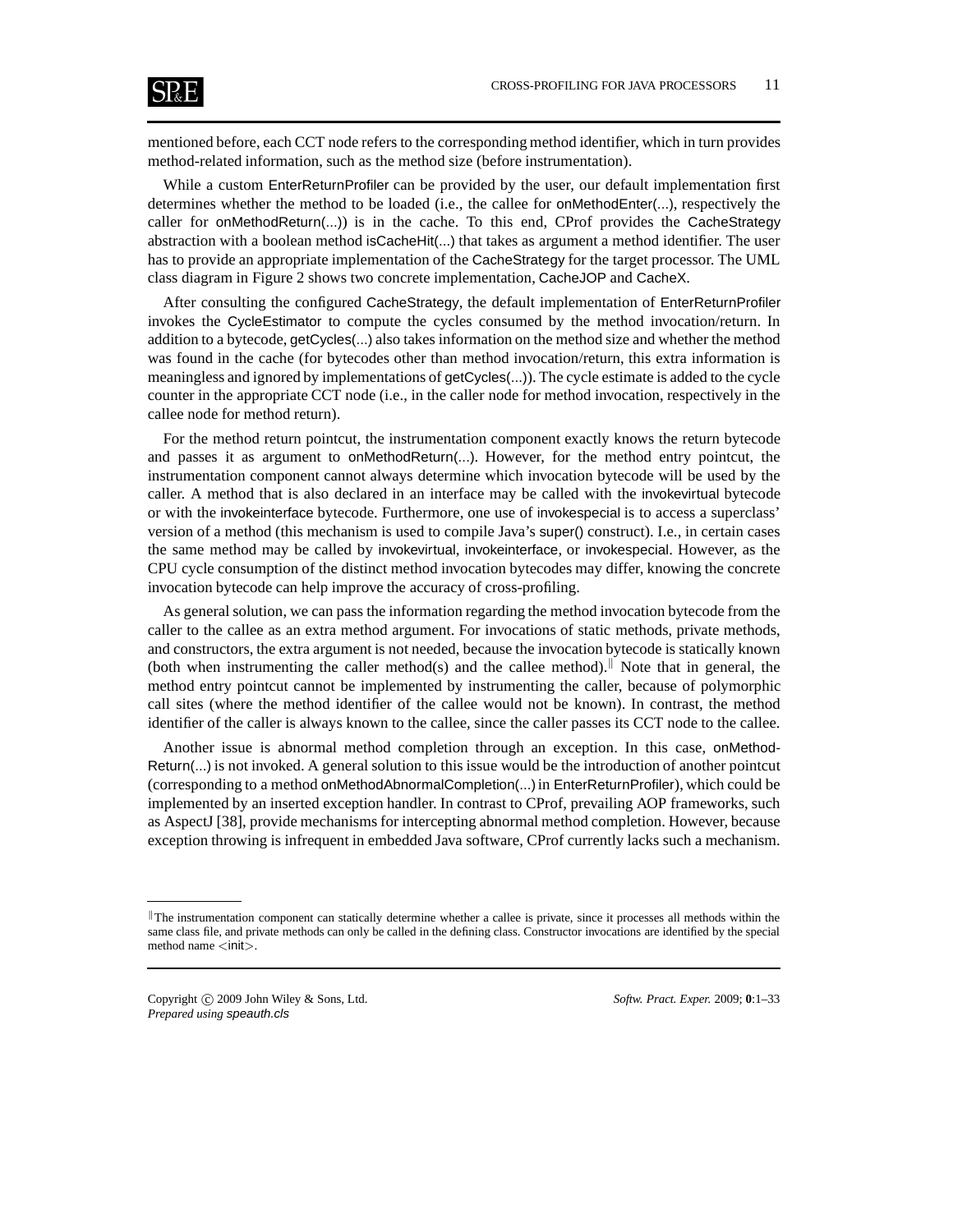

#### **3.4. Customization for the JOP Processor**

While the software architecture of CProf allows customization and replacement of all components shown in Figure 2, the typical customization for a target processor that fits our execution time model will require only the implementation of the CycleEstimator and CacheStrategy interfaces.

With respect to cross-profiling for the JOP processor, we use CProf's Default BBA. This choice is a reasonable trade-off between cross-profiling accuracy and overhead. Regarding the customized processing of cross-profiling data, we created a simple profiler that aggregates the CCTs of all application threads into a global structure, but disregards the CCTs of system threads. The profiler keeps weak references to application threads, associated with the corresponding CCT root nodes, in order to collect the CCTs of threads that terminate during cross-profiling. Upon JVM shutdown, the CCTs of the remaining application threads are collected, before the final cross-profile is emitted.

We implemented a CycleEstimator in the class CyclesJOP, which is an adapter to the JOP cycle estimation API provided by the class com.jopdesign.wcet.WCETInstruction from the WCET analysis tool [58]. Furthermore, we implemented a CacheStrategy in the class CacheJOP that simulates the hardware method cache of the current JOP processor.

Figure 3 illustrates the CacheJOP implementation. It simulates an instruction cache with FIFO replacement. As CProf uniquely identifies each method by exactly one instance of type MID, reference comparison is sufficient to check whether a method is in the cache (i.e., there is no need to check the equality of MID instances, which would cause higher overhead). The cache implementation is straightforward. If the passed MID instance is in the array simulating the cache contents, a cache hit is returned (true). Otherwise, the MID instance is stored in the next position in the array, the slots needed to store the complete method body are overwritten, and a cache miss is returned (false). The method isCacheHit(...) is synchronized, because we simulate a single cache for all threads in the system.

## **4. EVALUATION**

In this section, we evaluate CProf regarding cross-profile accuracy and runtime overhead. For the accuracy assessment, we compare CProf's cycle estimates, profiled on the host, with the actual CPU cycle consumption on JOP, measured on the target. For the runtime overhead evaluation, we measure the execution time of CProf on the host and analyze the different sources of overhead.

#### **4.1. Benchmarks and Evaluation Settings**

To evaluate our cross-profiling approach, we selected two benchmark suites, the embedded benchmarks JavaBenchEmbedded∗∗ (JBE) and SPEC JVM98 [60]. JBE contains several micro benchmarks and three real-world applications [54], Kfl (a motor control system), Lift (a lift controller), and UdpIp (a TCP/IP stack for embedded Java). We use only these three real-world applications in our evaluation. SPEC JVM98 consists of seven benchmarks, which cannot run on the target system (because of

<sup>∗∗</sup>http://www.jopwiki.org/JavaBenchEmbedded/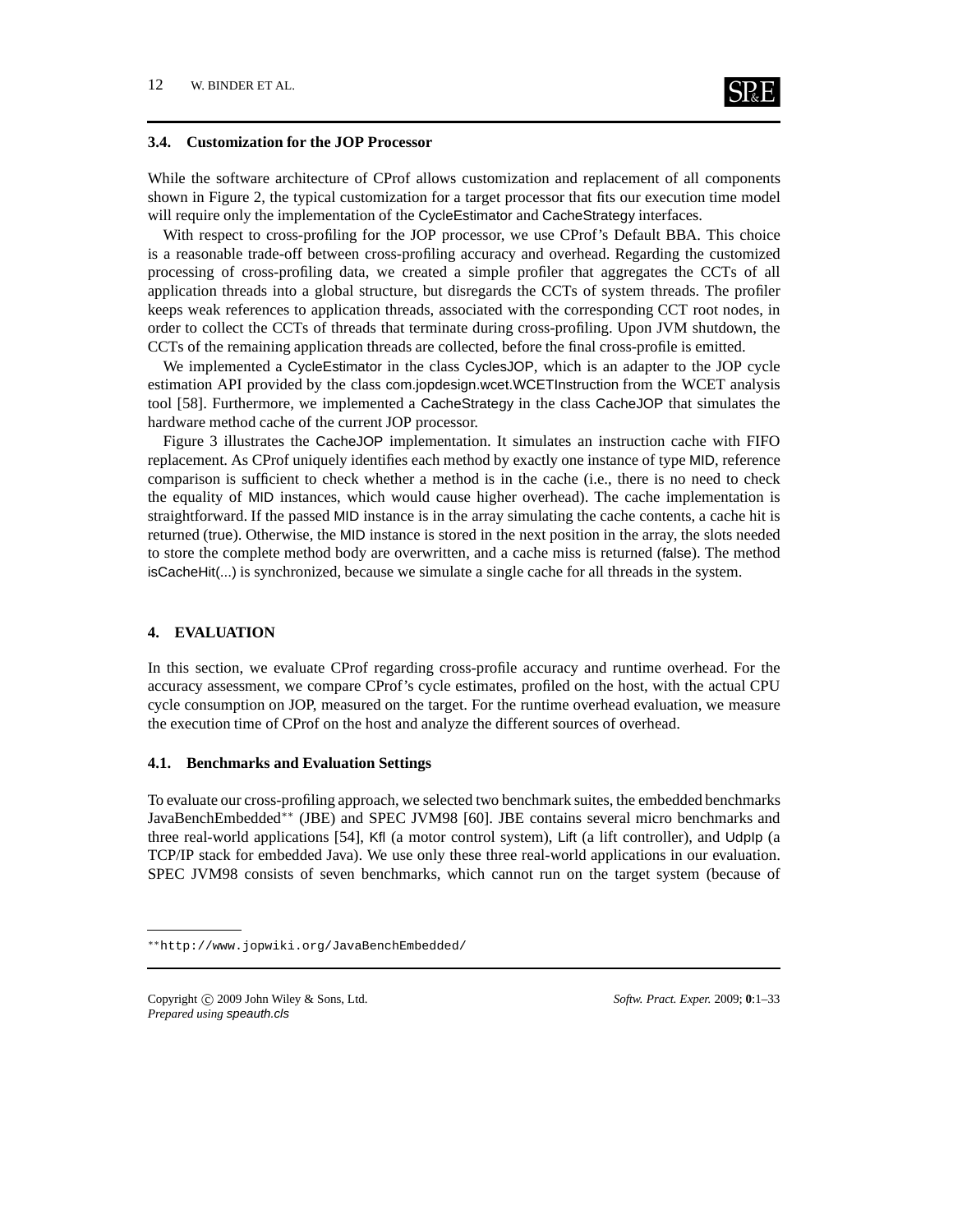```
public class CacheJOP implements CacheStrategy {
  private final int cacheSize;
  private final int numberOfBlocks;
  private final int blockSize;
  private final MID[] cache;
  private int next;
  public CacheJOP(int cacheSize, int numberOfBlocks) {
      this.cacheSize = cacheSize;
      this.numberOfBlocks = numberOfBlocks;
      this.blockSize = cacheSize / numberOfBlocks;
      cache = new MID[numberOfBlocks];
      next = 0;}
  public synchronized boolean isCacheHit(MID mid) {
      // if mid is in the cache, return true
      for (int i = 0; i < numberOfBlocks; ++i) {
         if (cache[i] == mid) return true;
      }
      // store mid in the next slot
      cache[next++] = mid;if (next == numberOfBlocks) next = 0;
      // skip the blocks occupied by the method
      int msize = mid.getSize();
      int nbl = (msize + blocksize - 1) / blocksize;for (int i = 1; i < nbl; ++i) {
         cache[next++] = null;if (next == numberOfBlocks) next = 0;
      }
      return false; // cache miss
   }
}
```
Figure 3. CacheStrategy implementation with FIFO replacement

Copyright c 2009 John Wiley & Sons, Ltd. *Softw. Pract. Exper.* 2009; **0**:1–33 *Prepared using* speauth.cls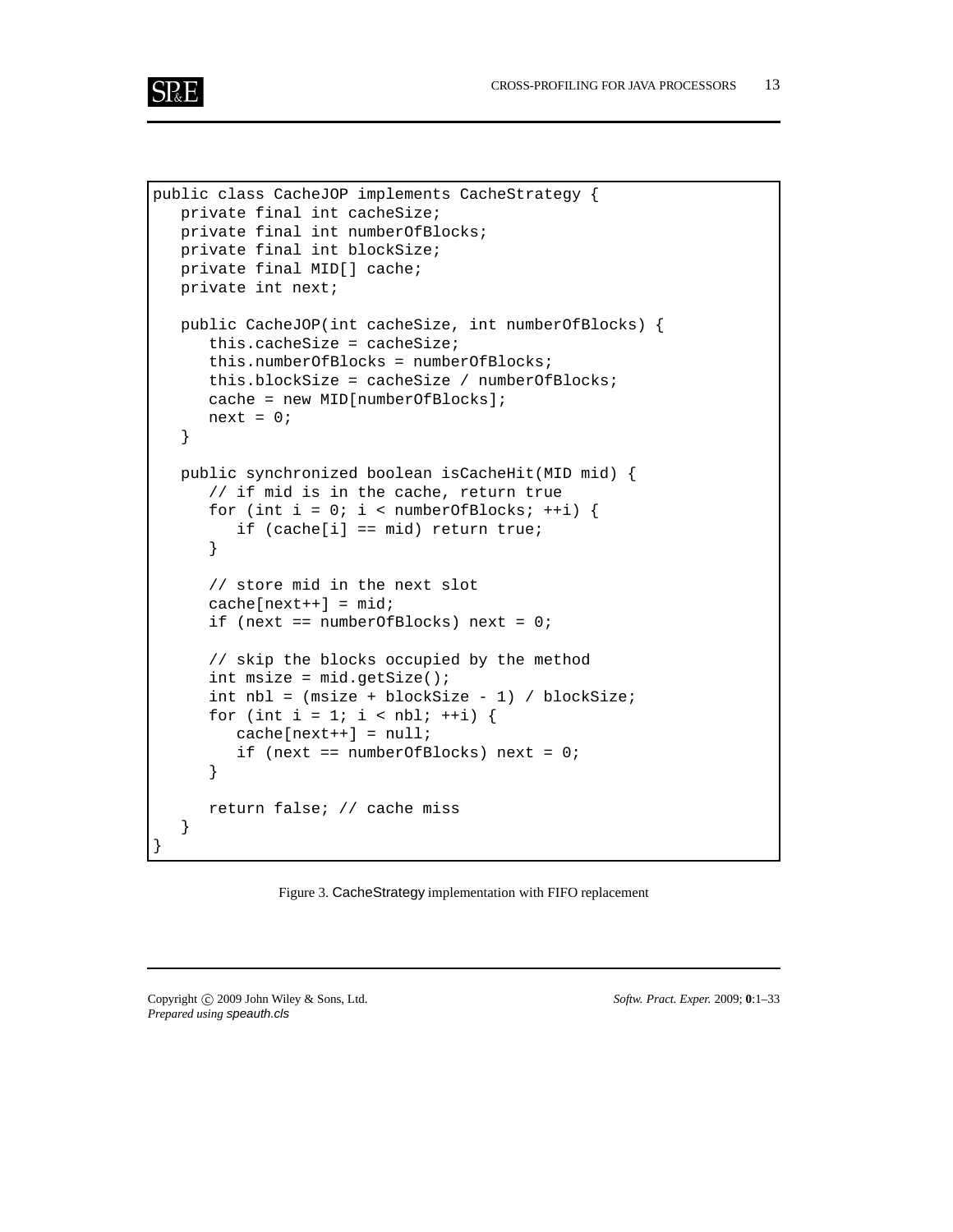

|  |  | Table II. Benchmark execution time and cross-profiling results in clock cycles for JOP with a 4KB/16 method |  |  |  |  |  |
|--|--|-------------------------------------------------------------------------------------------------------------|--|--|--|--|--|
|  |  | cache                                                                                                       |  |  |  |  |  |

| Benchmark | <b>JOP</b>            | CProf                 | Error $(\%)$ |
|-----------|-----------------------|-----------------------|--------------|
| Kfl       | $5.023 \times 10^{7}$ | $5.021 \times 10^{7}$ | $-0.04$      |
| Lift      | $5.282\times10^{7}$   | $5.262\times10^{7}$   | $-0.38$      |
| UdpIp     | $1.132\times10^{8}$   | $1.111\times10^{8}$   | $-1.81$      |

resource constraints and because JOP does not provide a file system), but represent larger workloads for the runtime overhead evaluation. We use SPEC JVM98 with a problem size of 100.

Since the accuracy evaluation of CProf aims at calculating CProf's cycle estimate independently from the execution time on the host, we use a standard desktop computer for this purpose. In contrast, for the runtime overhead evaluation, in order to obtain reproducible results, we execute the benchmarks on an isolated host in single-user mode (no networking), where we removed background processes as much as possible. The host environment for the accuracy assessment is a Windows based notebook, whereas the host environment for the overhead evaluation is a Linux Fedora Core 2 computer (Intel Pentium 4, 2.66 GHz, 1024 MB RAM). For the overhead measurements, we use the Sun JDK 1.7-eab24 HotSpot Server VM.

#### **4.2. Accuracy of Cross-Profiles**

To assess that our approach is sound, we compare the CPU cycle estimates from the generated crossprofiles with the actual CPU cycle consumption on JOP. With this experiment the accuracy of execution time estimation through cross-profiling is validated. In this experiment, JOP is clocked at 100 MHz in a low-cost FPGA and the memory access time is 2 clock cycles for reading a 32-bit word and 3 clock cycles for a 32-bit write access. JOP is configured with a 4 KB FIFO instruction cache organized in 16 blocks. We have used CProf with method cache simulation enabled to yield the best estimations. As the embedded applications are designed to not throw exceptions during runtime, the 'Default BBA' is sufficient for our cross-profiling application. Furthermore, the embedded applications do not allocate data during their mission phase. As a consequence, the garbage collector has no impact on the crossprofiling results.

The three embedded benchmarks Kfl, Lift, and UdpIp are executed 10 000 times on JOP and the execution time is measured with a CPU cycle counter. The same benchmarks are profiled with CProf, and in the generated cross-profile the cumulative CPU cycle estimate of the benchmark harness (the method test()) is taken, effectively excluding the execution of startup code on the host. Table II shows the execution times on JOP and cross-profiling results in clock cycles. The last column shows the percent error of the cross-profiling estimates. For two benchmarks, the error is well below 1%, for UdpIp the error is below 2%.

Although we use WCET values for the bytecode timings, the cross-profiling results underestimate the execution time. The inaccuracies are caused by differences in the Java class libraries on JOP respectively on the host, and by a simplified execution time models for some complex bytecodes (e.g., runtime type checks and casts, floating point arithmetic, etc.). Those bytecodes are implemented in Java and their execution time also depends on the cache state. The WCET analysis tool [36] models those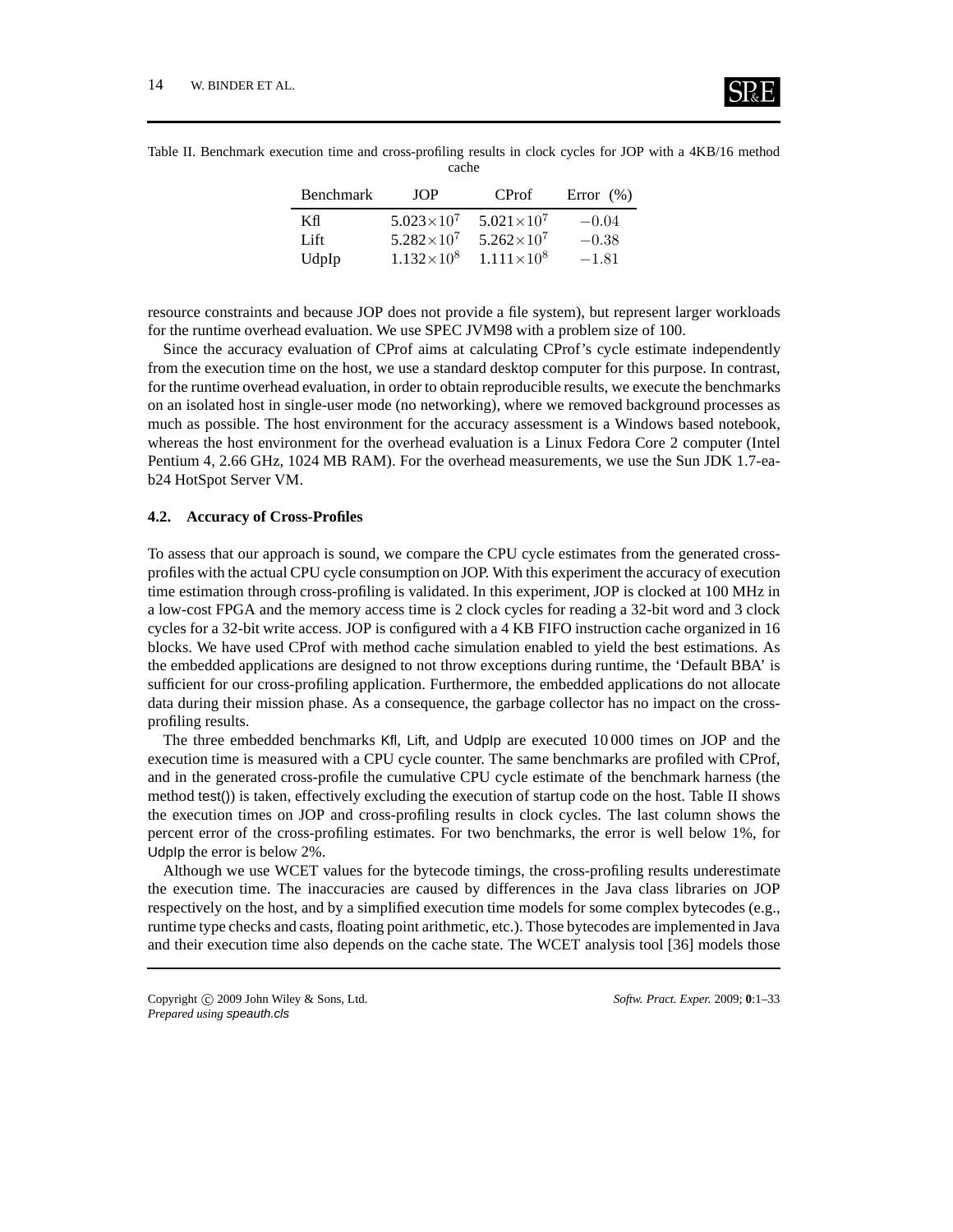|              | Orig. | <b>CProf</b><br>no ER |      |       | <b>CProf</b><br>ER, no cache | <b>CProf</b><br>$ER + cache$ |       |
|--------------|-------|-----------------------|------|-------|------------------------------|------------------------------|-------|
| <b>JBE</b>   | (ms)  | (ms)                  | ovh  | (ms)  | ovh                          | (ms)                         | ovh   |
| Kfl          | 2.87  | 11.16                 | 3.89 | 15.80 | 5.51                         | 39.04                        | 13.60 |
| Udplp        | 4.39  | 17.93                 | 4.08 | 31.17 | 7.10                         | 67.06                        | 15.28 |
| Lift         | 1.82  | 9.11                  | 5.01 | 13.41 | 7.37                         | 23.29                        | 12.80 |
| geo. mean    | 2.84  | 12.22                 | 4.30 | 18.76 | 6.60                         | 39.36                        | 13.85 |
| <b>JVM98</b> | (s)   | (s)                   | ovh  | (s)   | ovh                          | (s)                          | ovh   |
| compress     | 5.68  | 14.69                 | 2.59 | 19.70 | 3.47                         | 40.74                        | 7.17  |
| jess         | 1.47  | 6.16                  | 4.19 | 8.07  | 5.49                         | 20.81                        | 14.16 |
| db           | 13.71 | 18.22                 | 1.33 | 21.12 | 1.54                         | 40.30                        | 2.94  |
| javac        | 3.79  | 15.54                 | 4.10 | 17.42 | 4.60                         | 32.33                        | 8.53  |
| mpegaudio    | 2.48  | 7.15                  | 2.88 | 9.23  | 3.72                         | 19.22                        | 7.75  |
| mtrt         | 1.16  | 11.59                 | 9.99 | 16.45 | 14.18                        | 55.15                        | 47.54 |
| jack         | 3.48  | 8.20                  | 2.36 | 10.09 | 2.90                         | 18.91                        | 5.43  |
| geo. mean    | 3.31  | 10.82                 | 3.27 | 13.68 | 4.13                         | 30.05                        | 9.08  |

Table III. CProf overhead with/without Enter-Return calls (ER), respectively with/without cache strategy

bytecodes as invocations of the static methods. For cross-profiling we model those bytecodes with an average case estimation. Nonetheless, for all measured benchmarks that run on the JOP hardware, the error in the CPU cycle estimates is below 2%.††

Another reason for the underestimation, especially in the UdpIp benchmark, is the write barrier code for incremental garbage collection on JOP. If the bytecodes putfield and putstatic access a reference field, they are substituted upon class loading by a special bytecode that contains the write barrier code. These special bytecodes are implemented in Java so as to ease data sharing with the garbage collector that is also programmed in Java. Consequently, these special bytecodes are slower than the versions for primitive data. The cross-profiler does not cover this difference and treats the execution time of putfield and putstatic as constant, independently of the field type.

# **4.3. Runtime Overhead**

Table III presents the results of our overhead evaluation for JBE and SPEC JVM98. Each measurement represents the median of 15 runs of the benchmark within the same JVM process. The column 'Orig.' shows our reference measurements, running the benchmarks without CProf on the host. The columns

<sup>††</sup>In prior work [17] we reported higher errors. Thanks to improved CPU cycle estimates for some bytecodes, we were able to reduce the error.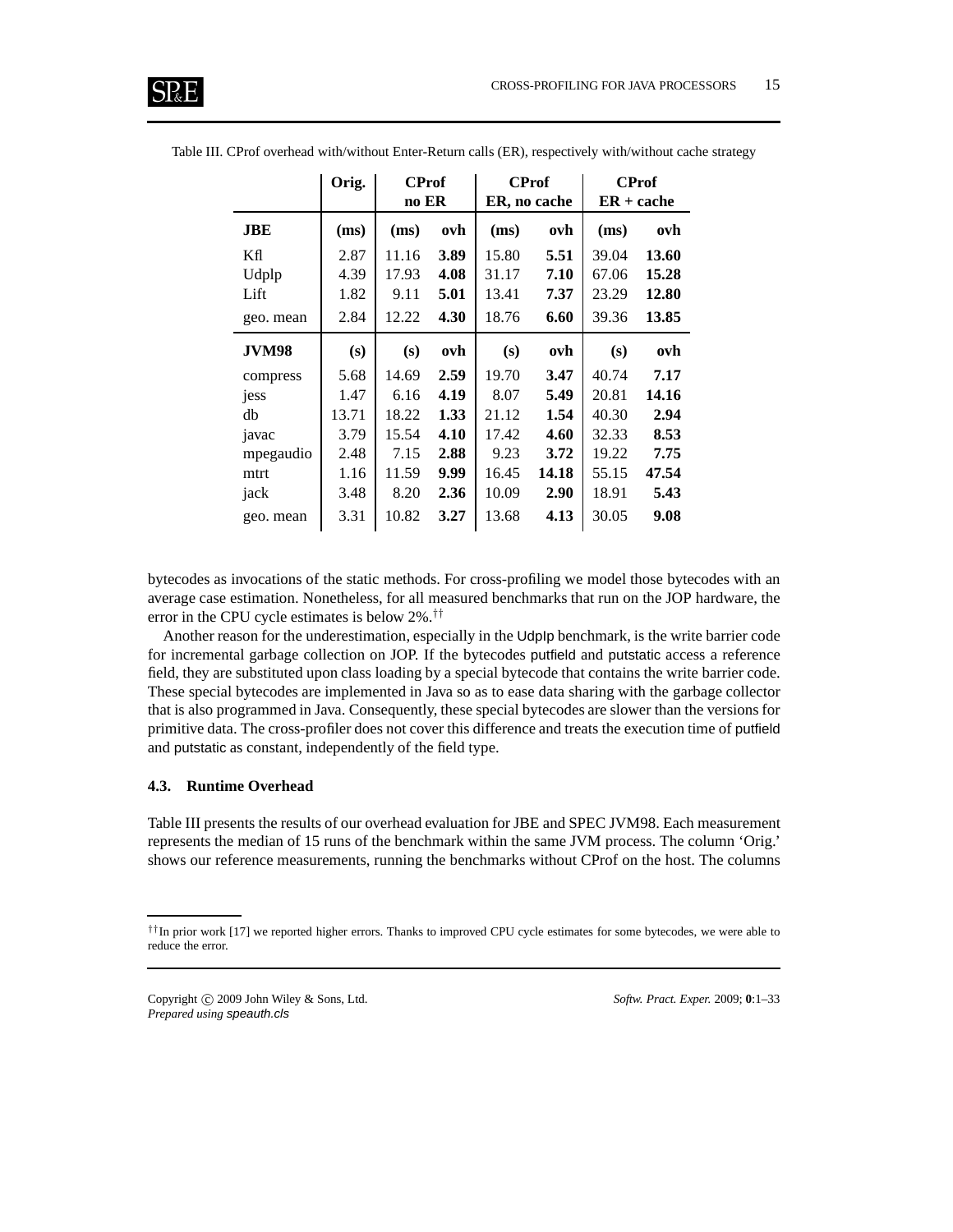

'ovh' present overhead factors for each setting. For each benchmark suite, we also show the geometric mean of the measurements. We evaluated CProf in three different configurations so as to separate the distinct sources of overhead.

Firstly, we evaluated the overhead due to the inserted code that creates the CCTs and performs computations on the BB pointcuts, but without the method entry and return pointcuts ('CProf no ER'). This corresponds to the instrumented CFG of Figure 2 but without the invocations of the EnterReturnProfiler. In this setting, we observe an overhead factor of 1.33–9.99. For 'mtrt', we experience the highest overhead. 'mtrt' is known to make extensive use of small methods [28], which makes the CCT maintenance expensive.

Secondly, we enabled the method entry and return pointcuts, but used a trivial 'no cache' strategy that always assumed a miss ('CProf ER, no cache'). In this setting, CProf produces crossprofiles for an embedded Java processor without method cache. We notice that the invocations of the EnterReturnProfiler increases the overhead factor by 0.21–4.19 (overhead difference between 'CProf ER, no cache' and 'CProf no ER').

Thirdly, we evaluated the real CProf configuration for JOP, using a cache strategy that simulates a method cache of 4 KB with 16 blocks ('CProf ER+cache'). The experienced overhead of factor 2.94– 47.54 is more than twice the overhead in the previous setting. In contrast to CProf's instrumentation, the custom cache strategy (CacheJOP in Figure 2) was not optimized, which explains the high extra overhead. Overall, the execution time in this setting is still reasonable (below 70 ms for the JBE benchmarks); optimizing the cache strategy to reduce cross-profiling overhead is typically not worth the effort in practice.

## **5. CASE STUDY: CROSS-PROFILING FOR PROCESSOR ARCHITECTURE EXPLO-RATION**

In this section we explore a new use-case for cross-profiling, evaluating the performance benefit of various possible architectural improvements for JOP. Cross-profiling gives as a tool for quick design space exploration without the need to actually implement the architectural changes. Only promising enhancements will be chosen for the next version of JOP.

For simple processor architectures without caches, the effects of different instruction timings can be evaluated by collecting dynamic instruction frequencies [33]. However, when instruction caches are integrated, the execution time of the whole program cannot be predicted with instruction frequencies anymore. The dependency of instruction timings on cache state (different timings for cache hit respectively miss) is hard to model statically. Therefore, we use cross-profiling with runtime cache simulation and cycle estimation.

Compared to the collection of instruction traces and post processing them with a processor simulation, cross-profiling has the benefit of aggregating the data during runtime. Accumulating the relevant information during profiling results in less data than collecting complete instruction traces. Furthermore, the combination of trace generation (executing the benchmark) and processor simulation in a single tool simplifies the exploration process.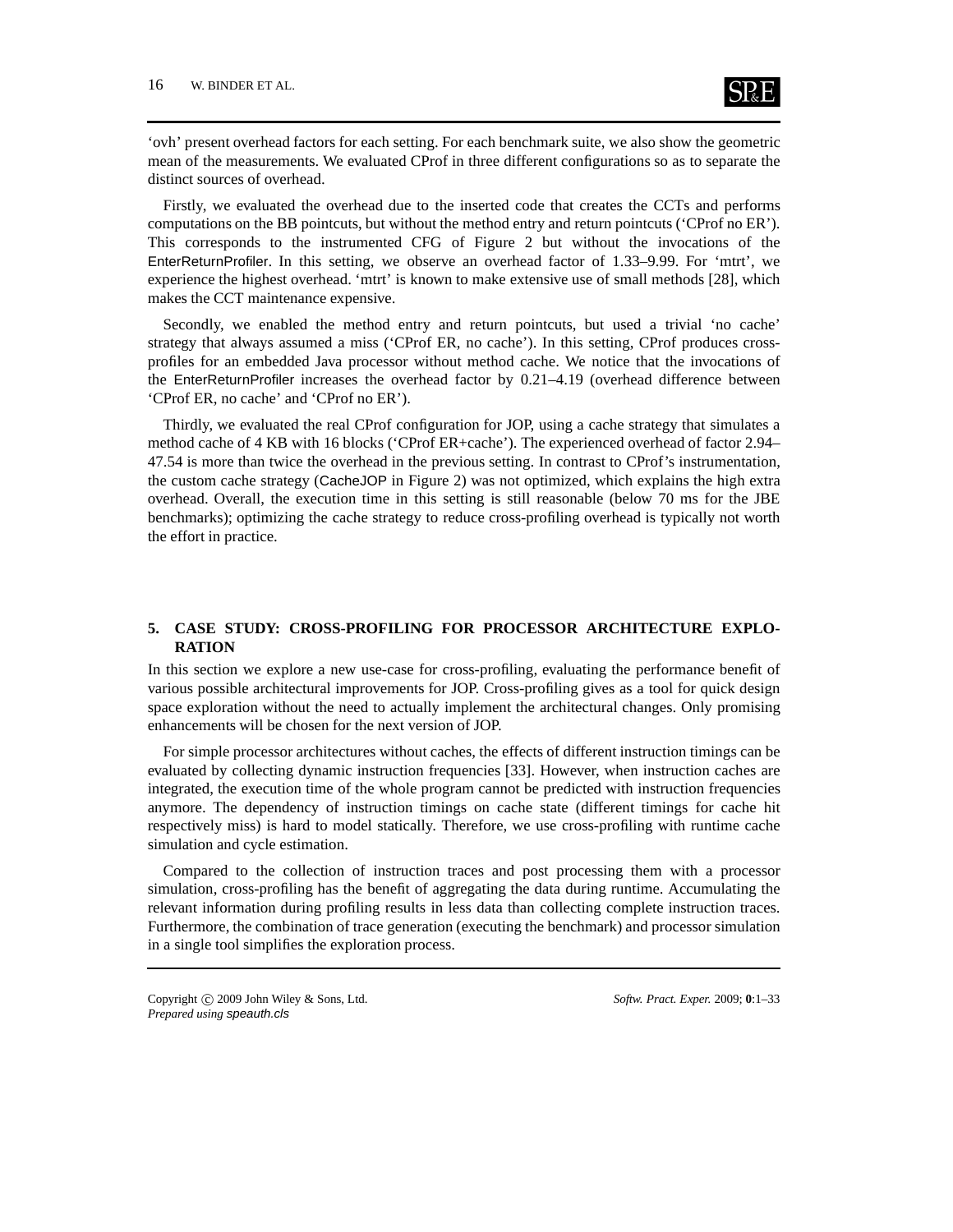**SRE** 

## **5.1. Methodology**

In order to evaluate the impact of an architectural change on JOP with the aid of CProf, the timing information of the bytecodes and the cache configuration are specified using corresponding CycleEstimator respectively CacheStrategy implementations. Afterwards, a set of benchmarks is crossprofiled; an overall cycle estimate is extracted from each cross-profile and compared with the baseline (i.e., the currently available version of JOP) so as to assess the achieved speedup.

For our case study, we use the 3 embedded benchmarks discussed in Section 4.1 (Kfl, Lift, and Udplp), as well as 6 benchmarks from the SPEC JVM98 suite [60] (201 compress, 202 jess, 209 db, 213 javac, 222 mpegaudio, and 228 jack). In the generated cross-profiles, the cumulative CPU cycle estimate of the benchmark harness is taken (method test() for the embedded benchmarks, respectively method SpecApplication.main() for SPEC JVM98).

All chosen benchmarks are single-threaded. We exclude the multi-threaded SPEC JVM98 benchmark 227 mtrt from our evaluation, in order to avoid drawing any false conclusions because of possible inaccuracies in the cross-profiles caused by the different thread-scheduling on the crossprofiling host JVM and on the JOP target.

In Section 4.2, we validated the soundness of cross-profiling with the three embedded benchmarks. Because the SPEC JVM98 suite requires more resources than provided by JOP, it is impossible to assess the accuracy of our cross-profiles for SPEC JVM98, since the benchmarks cannot be executed on JOP to collect exact execution times. Fortunately, for the evaluation of different architectural changes, the cross-profiling estimates need not be perfectly accurate [59]. We are interested in the relative performance differences between the cross-profiling runs for distinct architectures. Hence, we found it useful to include also some SPEC JVM98 benchmarks in this case study, in order to evaluate the performance impact of architectural changes on a larger set of workloads.

Our results represent performance differences in percent, using the following well-known formula [33], where p is the speedup in percent,  $t_{base}$  the base execution time, and  $t_{enh}$  the execution time of the enhanced architecture:

$$
p = (t_{base}/t_{enh} - 1) \times 100
$$

For example, with a speedup of 200% the enhanced architecture is three times faster. Also the average clocks per instruction (CPI) are given in tables where it is relevant. The CPI value is calculated by dividing the execution time in clock cycles by the dynamic instruction count.

In order to ease performance comparison, we also compute the geometric mean of the measurements for all benchmarks. The geometric mean is calculated from the measured execution times and instruction count, and the other metrics (speedup respectively CPI) are computed from those values.

## **5.2. The Baseline**

In order to explore the performance benefit of different architectural enhancements to JOP, we first establish the baseline by measuring the performance of the current JOP design. Hence, we cross-profile the benchmarks using the current configuration of JOP with a 4 KB instruction cache, organized in 16 blocks, with FIFO replacement strategy. We will assess the effects of our architectural optimizations in comparison with this baseline. Table IV shows the execution time in clock cycles, the dynamic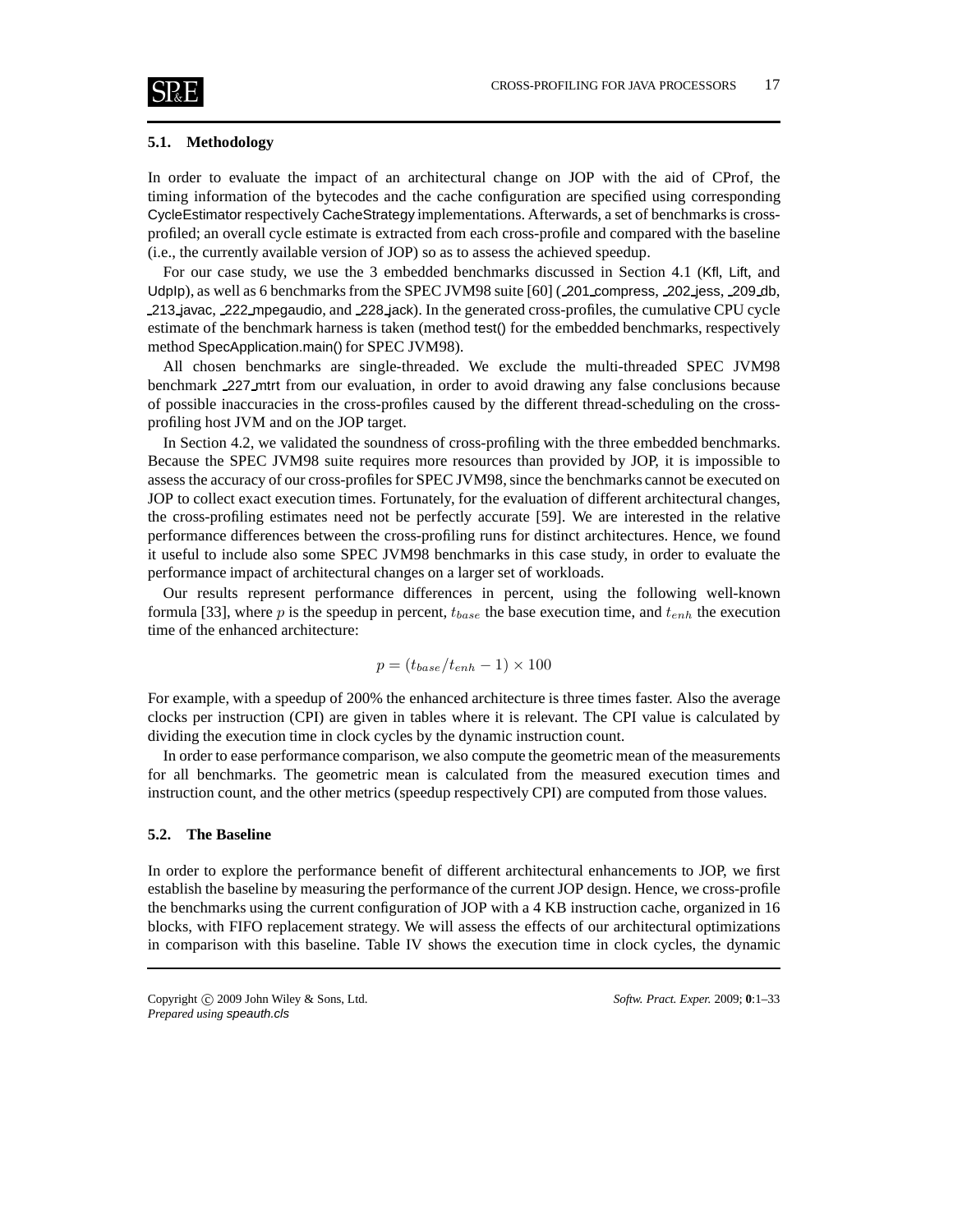

| Benchmark            | Time (clocks)         | IС                    | CPI.  |
|----------------------|-----------------------|-----------------------|-------|
| Кfl                  | $5.02\times10^{7}$    | $1.09\times10^{7}$    | 4.62  |
| Lift                 | $5.26 \times 10^{7}$  | $1.13 \times 10^{7}$  | 4.66  |
| UdpIp                | $1.11 \times 10^8$    | $2.06\times10^{7}$    | 5.39  |
| 201 compress         | $9.28 \times 10^{10}$ | $1.25 \times 10^{10}$ | 7.44  |
| $-202$ -jess         | $2.91 \times 10^{10}$ | $1.74\times10^{9}$    | 16.72 |
| $-209$ <sup>db</sup> | $4.10\times10^{10}$   | $3.61\times10^{9}$    | 11.33 |
| $-213$ -javac        | $3.24 \times 10^{10}$ | $1.84\times10^{9}$    | 17.60 |
| _222_mpegaudio       | $2.90\times10^{11}$   | $1.15\times10^{10}$   | 25.21 |
| $228$ jack           | $1.69\times10^{10}$   | $1.02\times10^{9}$    | 16.48 |
| geo. mean            | $5.57\times10^{9}$    | $5.46\times10^{8}$    | 10.20 |

Table IV. Cross-profiling results of the baseline in clock cycles (Time), dynamic instruction count (IC), and clocks per instruction (CPI)

instruction count (IC), and the resulting clocks per instruction (CPI) of the benchmarks cross-profiled using the WCET cycle estimates for JOP.

An interesting result of this first evaluation is the significant difference with respect to the CPI values. The embedded benchmarks Kfl, Lift, and UdpIp, as well as compress, have a lower CPI than the other SPEC JVM98 benchmarks, where the higher CPI values result from a more object-oriented programming style (i.e., shorter methods, more frequent object allocation, etc.). Method invocation on JOP is expensive and shorter methods lead to a higher invocation frequency. Furthermore, floating point operations and operations on 64 bit integers are expensive as well. Those data types are avoided in the embedded applications.

For computer architects that work on in-order RISC pipelines, the CPI values may look excessively high. However, JVM bytecodes are often much more complex than RISC instructions. A JIT compiler will generate several RISC instructions for object-oriented bytecodes, such as field access or method invocation. In JOP the more complex bytecodes are mapped to microcode sequences for a RISCstyle stack machine. The microcode instructions (except memory access) execute in a single cycle. Therefore, the CPI at the microcode level is about 1.

## **5.3. Variation of the Instruction Cache**

Our first architectural change is the variation of the method cache size. The method cache is split into cache blocks and caches whole methods. The replacement strategy is FIFO. Table V shows the performance differences relative to the standard configuration of JOP given in Table IV. The third and fourth columns show configurations with bigger caches of 16 KB and 64 KB with 64 and 256 blocks respectively. A cache of 64 KB is uncommon in embedded processors, and the performance gain is quite small. To check whether the method cache has actually some performance enhancing effect, we also measured a smaller cache with 1 KB and 4 blocks. With thissmall cache the performance decreases considerably. Therefore, we conclude that, without any other changes in the processor architecture, a method cache of 4 KB with 16 blocks is a good design decision.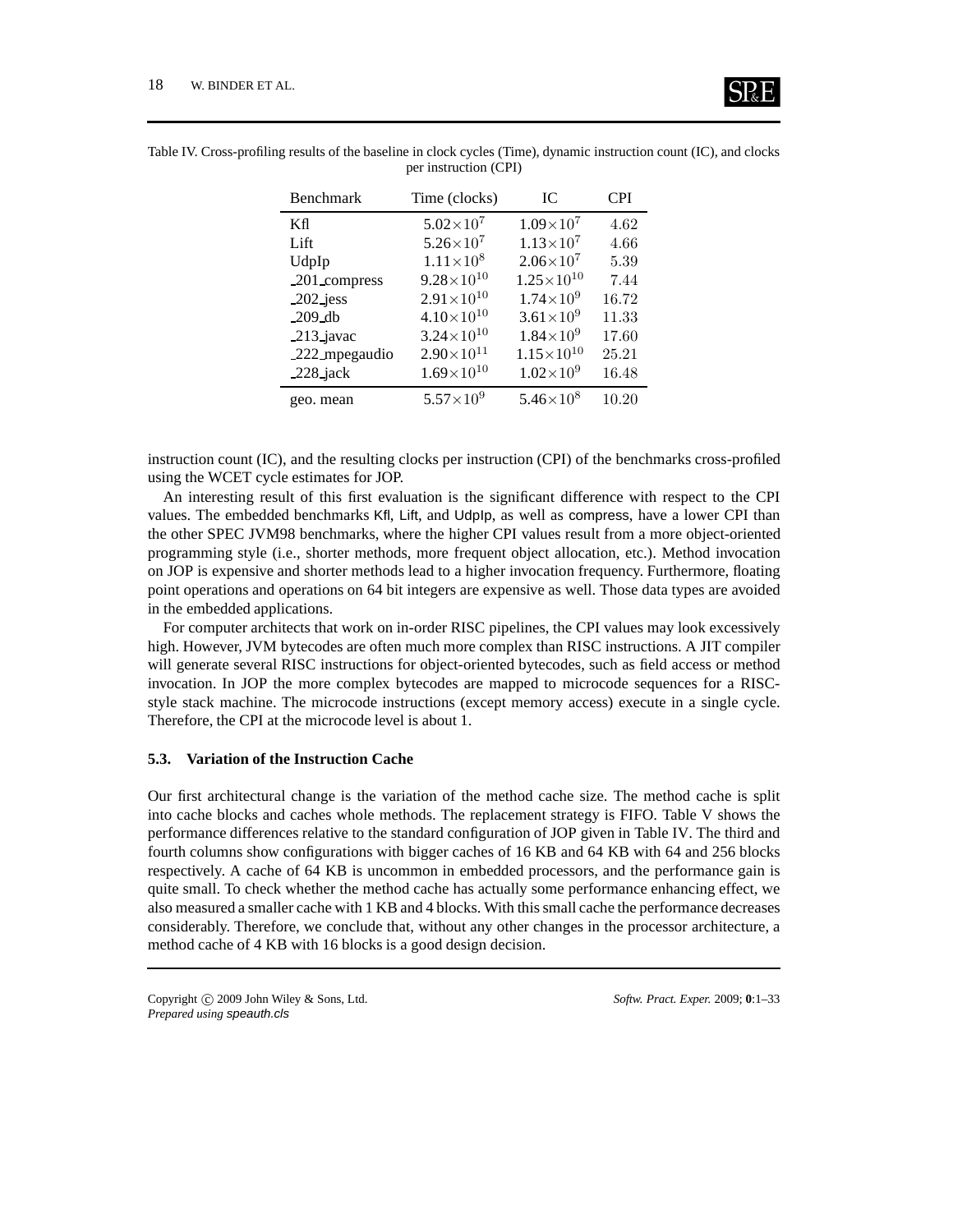|                       | 1KB/4   | 16KB/64 | 64KB/256 |
|-----------------------|---------|---------|----------|
| Benchmark             | (% )    | $(\% )$ | (% )     |
| Кfl                   | $-7.5$  | 2.9     | 2.9      |
| Lift                  | $-3.6$  | 0.0     | 0.0      |
| UdpIp                 | $-5.6$  | 2.5     | 2.5      |
| 201_compress          | $-7.4$  | 0.0     | 0.0      |
| $202$ jess            | $-4.7$  | 0.8     | 0.8      |
| $-209$ db             | $-0.1$  | 0.0     | 0.0      |
| $\frac{213}{2}$ javac | $-30.8$ | 10.1    | 11.9     |
| $-222$ mpegaudio      | $-1.2$  | 0.0     | 0.0      |
| $-228$ -jack          | $-15.8$ | 5.4     | 11.0     |
| geo. mean             | $-9.0$  | 2.4     | 3.1      |

Table V. Influence of the instruction cache size on the performance relative to a 4KB/16 cache

Four benchmarks do not benefit from a larger method cache at all. We conclude that for these benchmarks, the methods where most of the execution time is spent fit together into the cache, or most of the invoked methods are very short. In the latter case, the cache load time is hidden by the invoke instruction as cache loading is performed partially in parallel with microcode execution.

It has to be noted that the cache size and organization (number of blocks) is configurable in JOP, so this variation can be easily explored in the FPGA for the embedded benchmarks. However, on-chip memory in an FPGA is very limited. Thus, for this experiment a big and expensive FPGA would be needed.

## **5.4. Faster Method Invocation and Return**

Invoke instructions for Java methods are complex. The number of arguments and local variables has to be determined, the stack frame manipulated, some state saved onto the stack, and a virtual method lookup has to be performed. This quite complex process is implemented in microcode on JOP and takes about 100 cycles. That number is not so uncommon, as the aJile processor takes about the same number of clock cycles for an invoke instruction [55].

We have investigated the microcode sequence for the invoke and return instructions and found several places where operations can be performed in hardware (e.g., bit manipulation to extract sub fields from the method dispatch data structure). With some hardware support, we assume that the number of cycles for the invoke and return instruction can be cut down by a factor of two. The performance impact of this optimization with cache sizes of 1 KB, 4 KB, and 16 KB is shown in Table VI. A size of 64 KB is not included as it performs similar to a 16 KB cache (see previous experiment). Furthermore, a 64 KB first-level cache is quite large, especially in resource-constrained embedded processors.

The third column of Table VI shows that the performance increases (except for 222 mpegaudio) between 12% and 24%, with a geometric mean of 16% for the standard cache size of 4 KB. Only 222 mpegaudio does not show any significant improvement; the reason is that most of the execution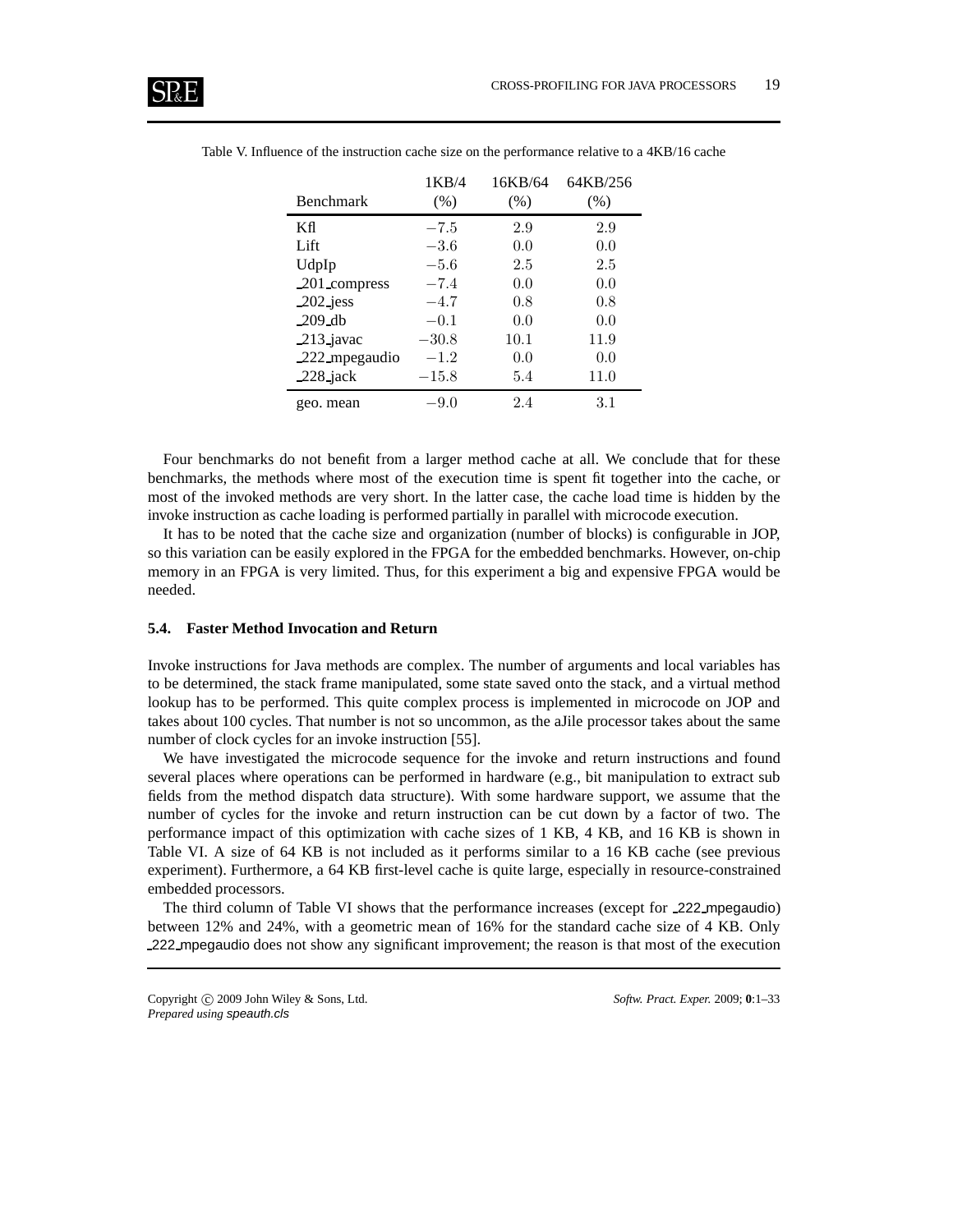|                  | 1KB/4   | 4KB/16 | 16KB/64 |
|------------------|---------|--------|---------|
| <b>Benchmark</b> | (% )    | (% )   | (% )    |
| Кfl              | 7.3     | 21.7   | 28.9    |
| Lift             | 5.6     | 12.4   | 12.4    |
| UdpIp            | 7.4     | 17.6   | 23.7    |
| 201 compress     | 4.4     | 14.7   | 14.7    |
| $202$ jess       | 15.0    | 24.3   | 26.1    |
| $209$ db         | 14.8    | 14.9   | 14.9    |
| $213$ javac      | $-23.4$ | 19.0   | 34.6    |
| _222_mpegaudio   | 0.4     | 1.9    | 1.9     |
| $-228$ -jack     | $-2.7$  | 21.0   | 30.8    |
| geo. mean        | 2.6     | 16.2   | 20.5    |

Table VI. Faster invoke instructions with different cache sizes

time is spent in just a few methods. The second and forth column show the performance changes with different cache sizes. The improved invoke instruction can compensate for the performance decrease due to a small 1 KB method cache, as seen by comparing the second column of Table V and Table VI.

It is interesting to note that the cache size has now a higher impact on the performance than without the changed invoke instruction, as shown in the previous experiment. For example, the change from 4 KB to 16 KB results in a speedup of 10.1% for javac, the faster invoke instruction with 4 KB cache in a speedup of 19%, but the combined effect is a speedup of 34.6%. This effect can be explained by the fact that some cache load time is hidden by execution of microcode for the invoke instruction. That is, short methods have no cache load penalty on a miss and bigger caches do not help. When the invoke instruction itself is enhanced, less method load time can be hidden and larger caches help reduce the execution time. Therefore, both changes in the architecture result in more than a linear speedup. This result is also an argument for the dynamic approach of cross-profiling that takes cache influences into account.

## **5.5. Longer Pipeline**

The actual pipeline of JOP consists of four stages: bytecode fetch and translation to microcode addresses, microcode fetch, decode, and execute. The first pipeline stage is the limiting factor for the maximum clock frequency. Some experiments with the design showed that the split of bytecode fetch and microcode address mapping results in a 10% higher clock frequency. This additional pipeline stage results in an increase of the execution time of bytecode control instructions (branch and goto) by one cycle.

Table VII shows the resulting increase of CPI due to slower control instructions. The (negative) speedup is between -0.1% and -3.9%. Consequently, the increase of the maximum clock frequency will result in a faster architecture. With a 10% higher clock frequency, the longer pipeline results in a speedup of 8.5%.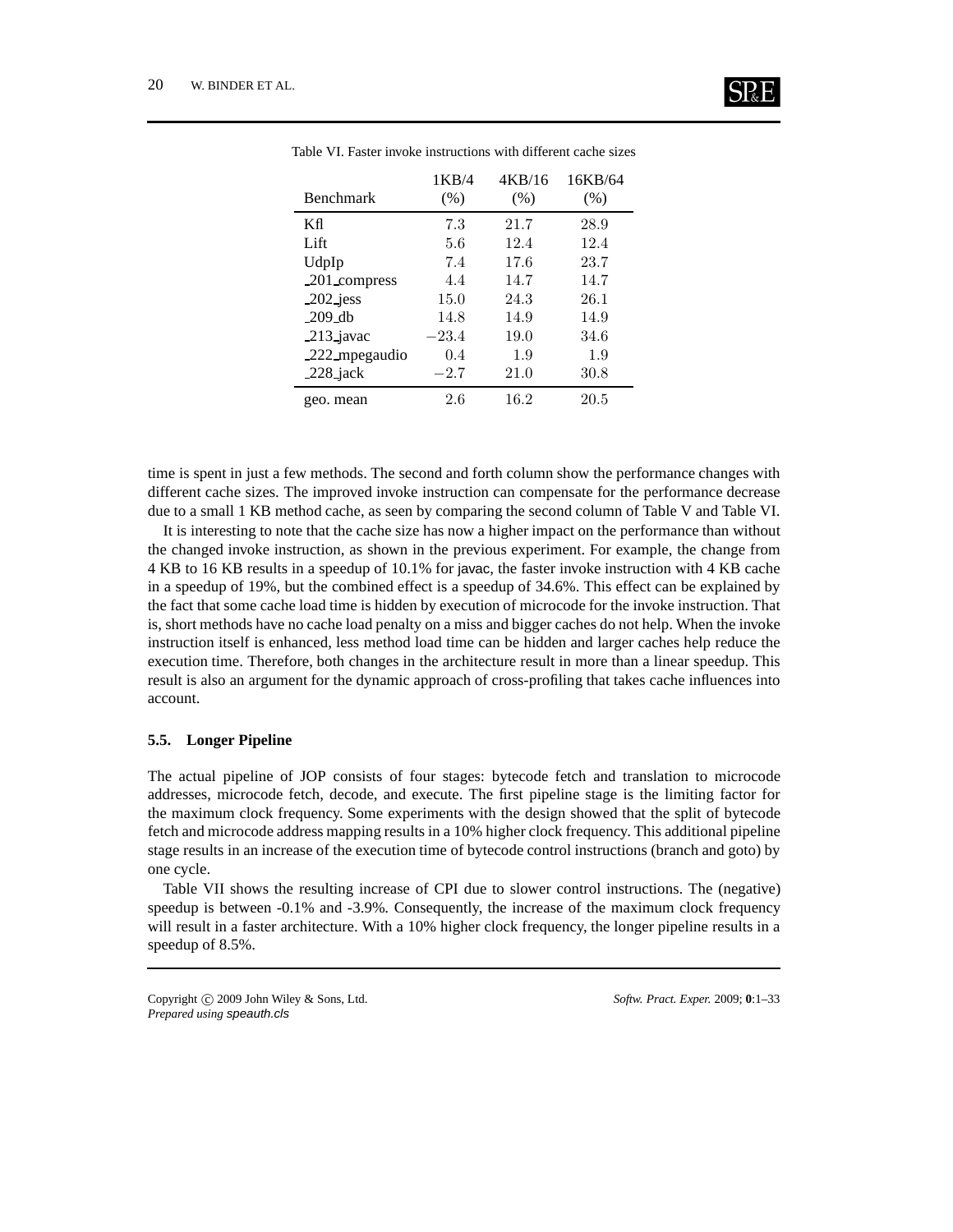| Benchmark             | speedup $(\%)$ | <b>CPI</b> |
|-----------------------|----------------|------------|
| Кfl                   | $-3.9$         | 4.81       |
| Lift                  | $-2.8$         | 4.80       |
| UdpIp                 | $-1.8$         | 5.49       |
| _201_compress         | $-0.9$         | 7.51       |
| $-202$ jess           | $-0.7$         | 16.84      |
| $-209$ db             | $-1.0$         | 11.44      |
| $\frac{213}{1}$ javac | $-0.6$         | 17.70      |
| _222_mpegaudio        | $-0.1$         | 25.25      |
| $-228$ -jack          | $-0.7$         | 16.60      |
| geo. mean             | $-1.4$         | 10.35      |

Table VII. Longer pipeline with slower control instructions

Table VIII. Single cycle bytecode fetch

| <b>Benchmark</b>      | speedup $(\%)$ | <b>CPI</b> |
|-----------------------|----------------|------------|
| Kfl                   | 3.6            | 4.46       |
| Lift                  | 6.3            | 4.39       |
| UdpIp                 | 8.0            | 4.99       |
| _201_compress         | 10.2           | 6.75       |
| $-202$ -jess          | 3.0            | 16.23      |
| $-209$ <sup>-db</sup> | 5.3            | 10.77      |
| $-213$ -javac         | 3.1            | 17.07      |
| _222_mpegaudio        | 2.2            | 24.67      |
| $-228$ -jack          | 2.8            | 16.04      |
| geo. mean             | 4.9            | 9.73       |

It is interesting to note that the embedded benchmarks have a higher branch frequency than the SPEC JVM98 benchmarks. This is an indication that embedded applications have a more complex intraprocedural control flow and a simpler inter-procedural control flow, as they are less object-oriented.

## **5.6. Advanced Instruction Fetch**

In the current design of JOP the bytecode instruction fetch is performed with one byte per cycle in order to achieve a time-predictable architecture. With an additional pipeline stage, fetching of complete bytecodes in a single cycle is possible. The optimization applies to all bytecodes that are longer than one byte and are implemented in microcode. Table VIII shows the performance increase when these bytecodes are fetched in a single cycle. The experiment also includes the penalty of the additional clock cycle for control instructions.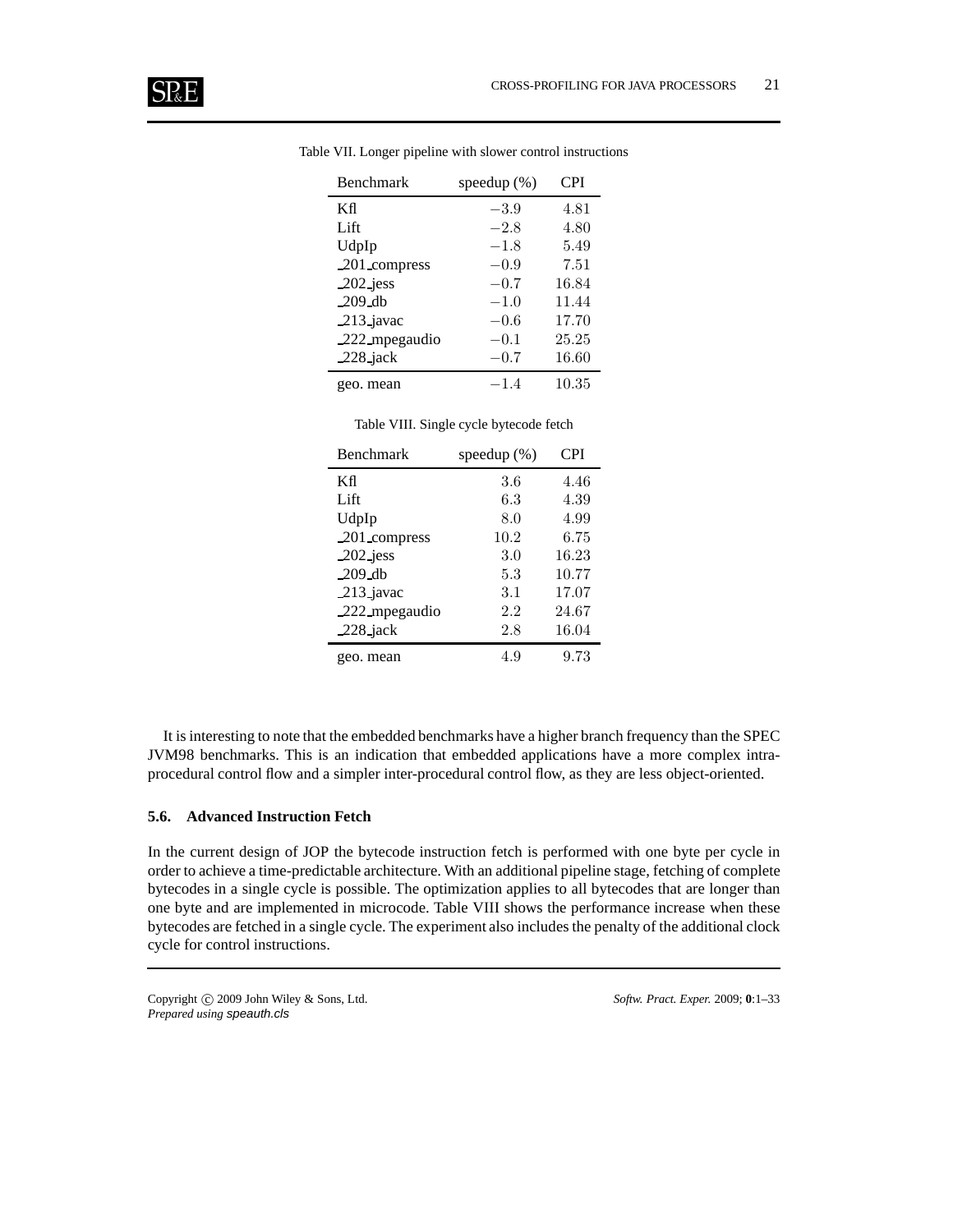|                      |        | speedup $(\%)$ |        | <b>CPI</b> |
|----------------------|--------|----------------|--------|------------|
|                      | 4KB/16 | 16KB/64        | 4KB/16 | 16KB/64    |
| Kfl                  | 27.0   | 34.8           | 3.64   | 3.43       |
| Lift                 | 20.4   | 20.4           | 3.87   | 3.87       |
| UdpIp                | 28.8   | 36.2           | 4.19   | 3.96       |
| 201_compress         | 28.3   | 28.3           | 5.80   | 5.80       |
| $-202$ jess          | 29.0   | 30.9           | 12.96  | 12.77      |
| $-209$ <sup>db</sup> | 21.9   | 21.9           | 9.30   | 9.30       |
| $-213$ javac         | 23.4   | 40.3           | 14.26  | 12.54      |
| $222$ mpegaudio      | 4.1    | 4.2            | 24.21  | 24.21      |
| $-228$ -jack         | 25.1   | 35.7           | 13.17  | 12.15      |
| geo. mean            | 22.9   | 27.6           | 8.30   | 8.00       |

Table IX. Effect of the combination of all architectural enhancements

# **5.7. Combined Effect**

As a summary, the combined effect of all mentioned architectural enhancements is given in Table IX. For a 16 KB method cache the performance gain is between 20% and 40%, again with the exception of 222 mpegaudio. The geometric mean speedup is 28%. As before, it also includes the slower control instructions due to a longer pipeline. Therefore, the real speedup, with a clock frequency improvement of 10%, is up to 54% for the 213 javac benchmark and the geometric mean speedup is 40%.

## **6. RELATED WORK**

In this section we describe related work in two areas, (cross-)profiling, as well as computer architecture evaluation.

## **6.1. Profiling**

Cross-profiling techniques have been used to simulate parallel computers [23]. As the host processor may have a different instruction set than the target processor, cross-profiling tries to match up the basic blocks on the host and on the target machines, changing the estimates on the host to reflect the simulated target. Our approach follows a similar principle, but uses precise cycle estimates at the instruction-level, because both the target and the host instructions are JVM bytecodes.

Profiling embedded Java applications is difficult because of the use of emulators, the lack of crossprofiling tools, and the limited resources and profiling support on these devices. ProSyst's JProfiler [49] uses a profiling agent running directly on the target device. The agent communicates through the network with the profiling front-end running within the Eclipse IDE. The agent is implemented in native code using the JVM Profiler Interface (JVMPI) (The JVMPI [62] has been deprecated in JDK 1.5 and was replaced by the JVMTI [63]), and hence is limited to a reduced number of virtual machines and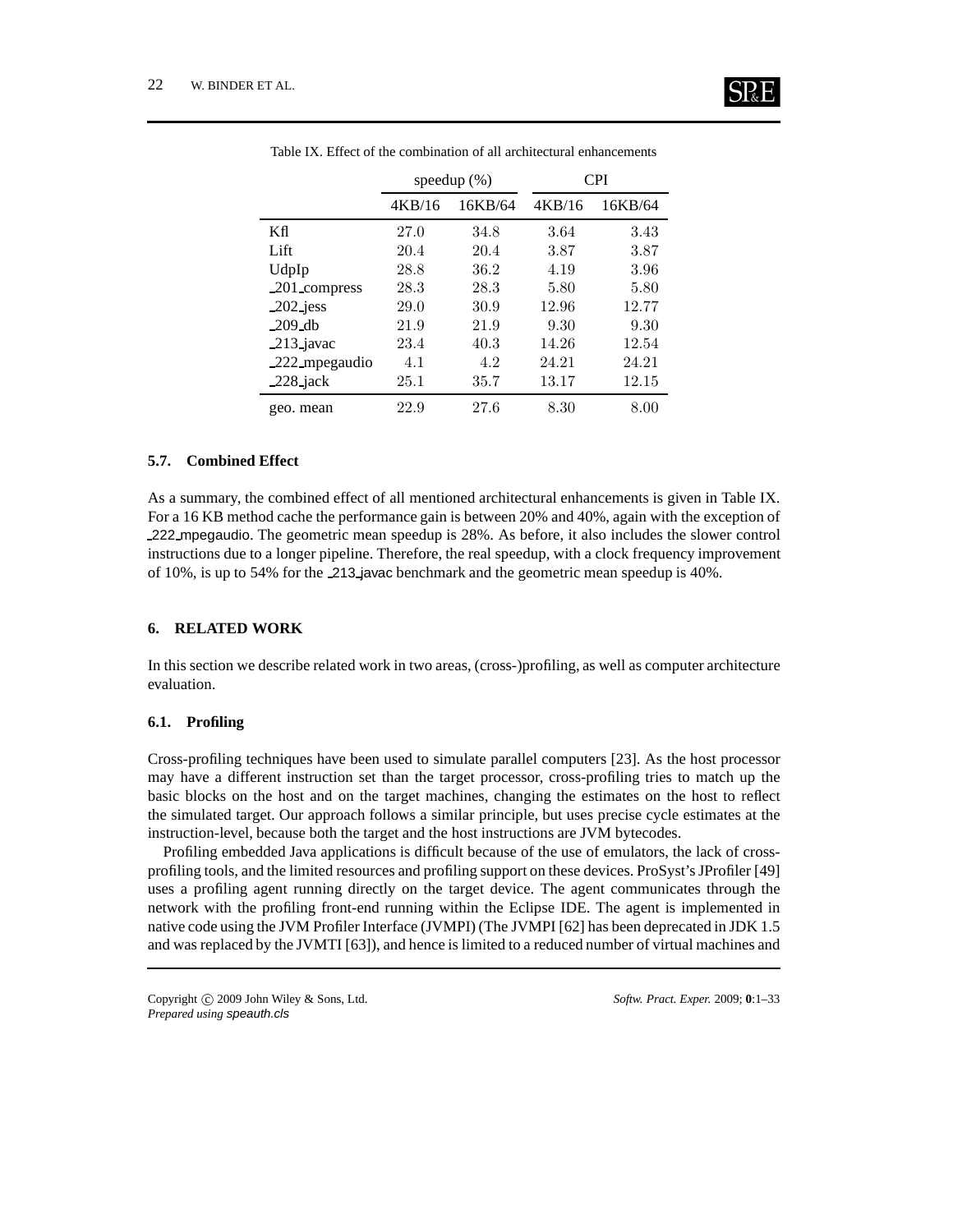

operating systems. Furthermore, the agent itself consumes resources on the target system which may perturbate measurements. Another drawback is that profiling requires deployment of the application on the target system. In contrast, CProf runs independently from the target platform, using state-of-the-art Java technology on the host.

There are several JVM hardware implementations, such as picoJava [46], aJile's JEMCore [31], Komodo [41], or FemtoJava [10]. Even though simulation tools are available for the processor designs, profiling is not always possible and made only at the latest stage of development, i.e., on the actual processor. Moreover, most current profilers rely on the JVMPI or JVMTI, which are not well supported by many embedded Java systems. Our portable approach for cross-profiling avoids this problem.

There is a large body of related work dealing with different techniques to generate CCTs [3, 6, 68, 61, 71, 21], highlighting the importance of the CCT for calling context profiling. Generating complete CCTs reflecting every method call may cause high overhead, as stressed in [71, 21], and much related work on calling context profiling has focused on efficiently approximating the CCT with sampling techniques [6, 68, 71].

Most prevailing approaches to calling context profiling depend on a modified JVM or on native code, limiting portability. For example, adaptive bursting [71] relies on the JVM Profiler Interface (JVMPI), the predecessor of the JVMTI [63], which requires profiling agents to be written in native code. Probabilistic Calling Context (PCC) [21] is based on a modified Jikes RVM [2], thus preventing its use on other standard JVMs. In contrast, we strive for maximum portability and compatibility with standard JVMs thanks to our approach based on bytecode instrumentation, so as to generate calling context cross-profiles with CPU cycle estimates for the target processor. Nonetheless, while several other approaches, such as PCC, exclude the Java class library from profiling, our approach guarantees complete method coverage.

CProf performs complete cross-profiling, tracking all invoked methods. In contrast, samplingbased profilers are activated only periodically, in order to reduce profiling overhead [5, 68, 12]. The framework presented in [5] uses code duplication combined with compiler-inserted, counter-based sampling. A second version of the code is introduced which contains all computationally expensive instrumentation. The original code is minimally instrumented to allow control to transfer in and out of the duplicated code in a fine-grained manner, based on instruction counting. This approach achieves low overhead, as execution proceeds most of the time inside the lightly instrumented code portions. In [4], a hybrid approach combines timer-based and counter-based sampling. Such an approach reduces overhead and increases accuracy compared to pure counter-based sampling. For typical workloads to be executed on embedded Java systems, the overhead of complete cross-profiling using CProf is not an issue. Hence, we have not yet explored reducing cross-profiling overhead with sampling techniques.

In [12] a portable sampling profiler for standard JVMs is presented, which relies on bytecode counting. A profiling agent is periodically invoked in a deterministic way after the execution of a certain number of bytecodes. The profiling data structure generated by the sampling profiler can be regarded as a partial CCT covering only a subset of the executed calling contexts.

In [64] the authors present a fast partitioning algorithm based on profiles to remotely execute parts of an embedded Java application on a server so as to reduce energy consumption on the embedded device. The partitioning algorithm is executed on the embedded device. Our cross-profiling approach helps identifying and optimizing hotspots before the application is deployed.

Related to aspect weaving in AOP, our approach is based on the customized instrumentation of three low-level pointcuts, method entry, method return, and basic block entry. The AspectJ weaver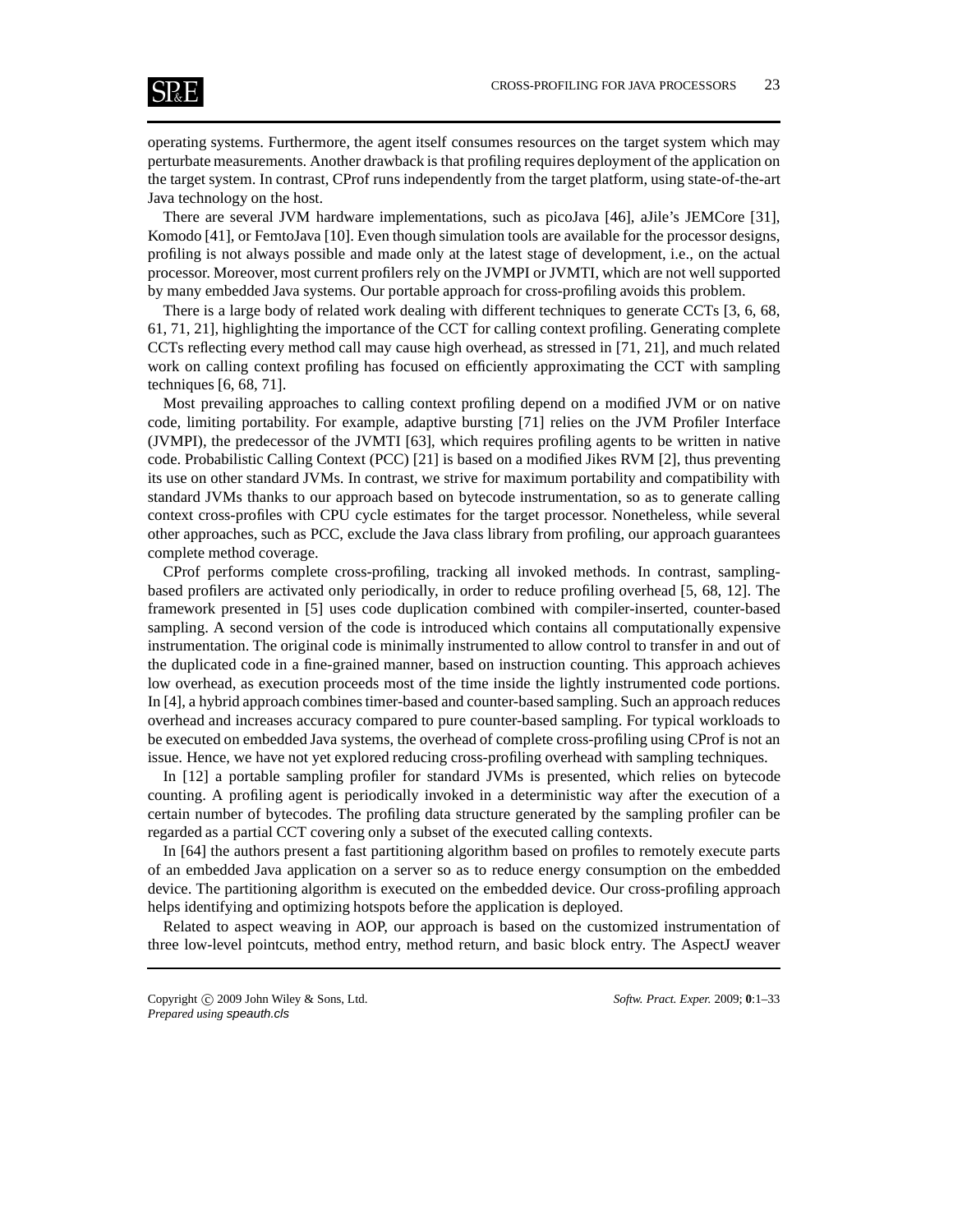(http://www.aspectj.org/) also works at the bytecode level and AspectJ provides pointcuts for method entry and return, but not for basic block entry. In [30] an extension to AspectJ uses controlflow analysis to determine loop pointcuts used to parallelize loops. Eos-T [51], an aspect-oriented version of C#, also supports low-level pointcuts to enable selective branch coverage profiling. Our approach shows that low-level pointcuts at the basic block level are well suited for cross-profiling.

The use of AspectJ for profiling is explored in [47], yielding mixed results. While it is possible to implement profilers concisely with aspects, unfortunately the AspectJ weaver does not provide support for comprehensive aspect weaving (it prevents weaving the Java class library), thus resulting in incomplete profiles. Even though the work presented in [66, 67] removes this limitation, the AspectJ language itself lacks a number of pointcuts, such as those necessary to capture basic blocks as in CProf, thus limiting its applicability for cross-profiling. Some approaches, such as *abc* [8] or *Nu* [25], ease the extension of AspectJ with new pointcuts [1, 18, 24], or enable extensions using an intermediate language and explicit join points [50]. Unfortunately, these approaches do not support full method coverage, thus limiting their applicability to implement extensions for cross-profiling.

CProf is related to the profiler JP described in [11, 14, 45], which generates largely platformindependent profiles using the number of executed bytecodes as dynamic metric. In contrast to JP, CProf generates cross-profiles that estimate CPU cycles on an embedded target system. Hence, CProf can be regarded as a generalization of JP, which uses the constant cycle estimate of "1" for all bytecodes.

#### **6.2. Computer Architecture Evaluation**

Quantitative evaluation of computer architectures is mainly performed by simulation [59]. Skadron et. al argue that current simulation tools are built in an ad-hoc manner and that tool development is error-prone. Furthermore, computer architecture research focuses on architectures where simulation models are available. The authors argue that research in simulation frameworks and benchmark methodologies is needed. In line with their argument, we introduce the new approach to computer architecture evaluation with cross-profiling.

Using benchmarks intended to evaluate real hardware for computer architecture simulation leads to impractical simulation time on cycle-accurate simulators [69]. The result is that usually only subsets of the benchmarks are used to reduce the simulation time. Yi et. al argue that besides standardizing the subsets, higher level abstractions in the simulation are a valuable option, especially in an early stage of design space exploration. Our cross-profiling approach follows their advice and simulates at the level of basic blocks, method entry, and return, instead of performing instruction-level simulation.

SimpleScalar [7] is a popular processor performance simulator. SimpleScalar contains, besides the simulator, the full tool chain (GCC compiler, libraries, assembler, and linker). SimpleScalar models a five-stage, out-of-order pipeline and is highly configurable. SimpleScalar models the microarchitecture, but not an entire system to run an operating system (OS). With our cross-profiling approach, we also omit the low-level functions of the OS, but include the rich standard Java class library.

Another approach to architectural evaluation for designs implemented in an FPGA is shown in [53]. The execution time of a bytecode is artificially increased and a new design synthesized. The actual increase in the execution time can be used, with some transformations of Amdahl's law [33], to estimate the performance when the instruction timing is enhanced. The microcoded design of JOP simplifies the increase of the execution time; just no-operation instructions need to be inserted into the microcode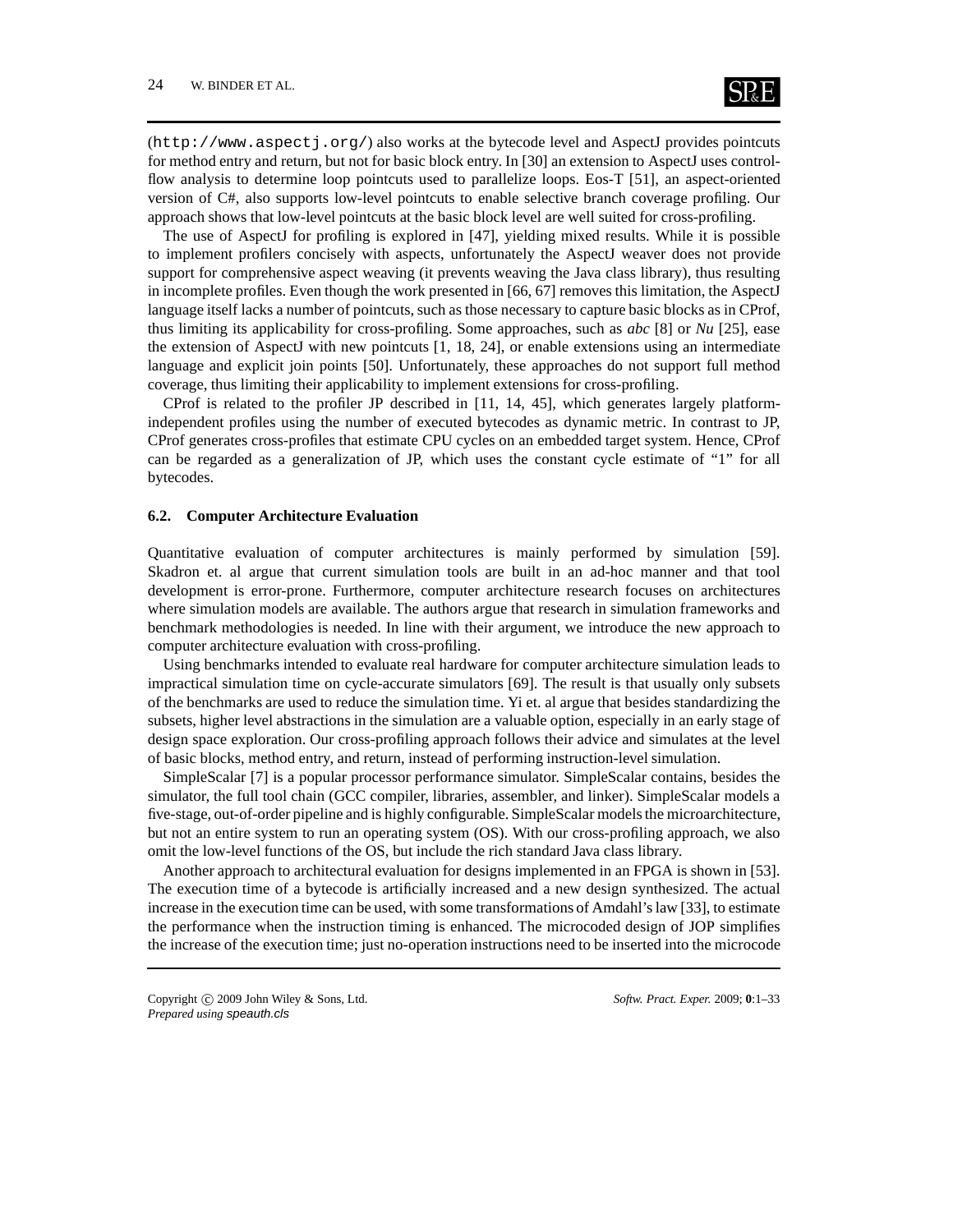

sequences for the bytecode under evaluation. The turnaround time for those kinds of experiments is in the range of minutes. However, this approach is limited to benchmarks that can be executed on the target hardware. With cross-profiling it is possible to evaluate architectural changes with larger benchmark suites.

# **7. CONCLUSION**

In this article we presented CProf, a customizable cross-profiling framework for embedded Java processors. CProf is completely portable and runs on any standard JVM. It relies on bytecode instrumentation to collect calling context cross-profiles for a given target processor. Instrumentation takes place at certain low-level pointcuts, concretely on method entry, on method return, and on basic block entry.

CProf has been designed for customization and extension. All involved algorithms (i.e., basic block analysis, static basic block metrics calculation, and instrumentation) are provided as pluggable components. The default implementations of these components are also configurable in a flexible way, regarding the cycle estimation for bytecodes and the simulation of a method cache. Hence, CProf can be easily customized for Java processors that conform to CProf's general execution time model.

For our evaluation, we configured CProf to yield cycle estimates for the Java Optimized Processor JOP, which features a method cache. Using JOP as target platform, we have shown that our approach reconciles high cross-profile accuracy (error below 2%) and moderate overhead, which is an order of magnitude below the overhead caused by typical simulators.

As a case study, we have presented an approach to computer architecture evaluation for embedded Java processors using cross-profiling. With the aid of CProf, we evaluated the performance impact of various architectural enhancements to JOP using standard Java benchmarks. We have shown that the combination of several enhancements to the architecture of JOP will result in a speedup of about 40%. All the proposed changes are still time-predictable and will not defeat the intention of JOP to serve as a real-time Java processor.

Regarding limitations, CProf currently does not represent certain system activities of the target in the generated cross-profiles. For instance, the automated memory management on the target is not being simulated in the host environment.

With respect to ongoing research, we are working on techniques to simulate activities of the target runtime system (e.g., garbage collection) on the host. Furthermore, we are investigating the simulation of data caches. In addition, we are exploring the possibility of cross-profiling for embedded Java systems that rely on just-in-time compilation (in contrast to Java processors).

#### **REFERENCES**

- 1. S. Akai, S. Chiba, and M. Nishizawa. Region pointcut for AspectJ. In *ACP4IS '09: Proceedings of the 8th Workshop on Aspects, Components, and Patterns for Infrastructure Software*, pages 43–48, New York, NY, USA, 2009. ACM.
- 2. B. Alpern, C. R. Attanasio, J. J. Barton, B. Burke, P. Cheng, J.-D. Choi, A. Cocchi, S. J. Fink, D. Grove, M. Hind, S. F. Hummel, D. Lieber, V. Litvinov, M. F. Mergen, N. Ngo, J. R. Russell, V. Sarkar, M. J. Serrano, J. C. Shepherd, S. E. Smith, V. C. Sreedhar, H. Srinivasan, and J. Whaley. The Jalapeño virtual machine. *IBM Systems Journal*, 39(1):211-238, 2000.

Copyright c 2009 John Wiley & Sons, Ltd. *Softw. Pract. Exper.* 2009; **0**:1–33 *Prepared using* speauth.cls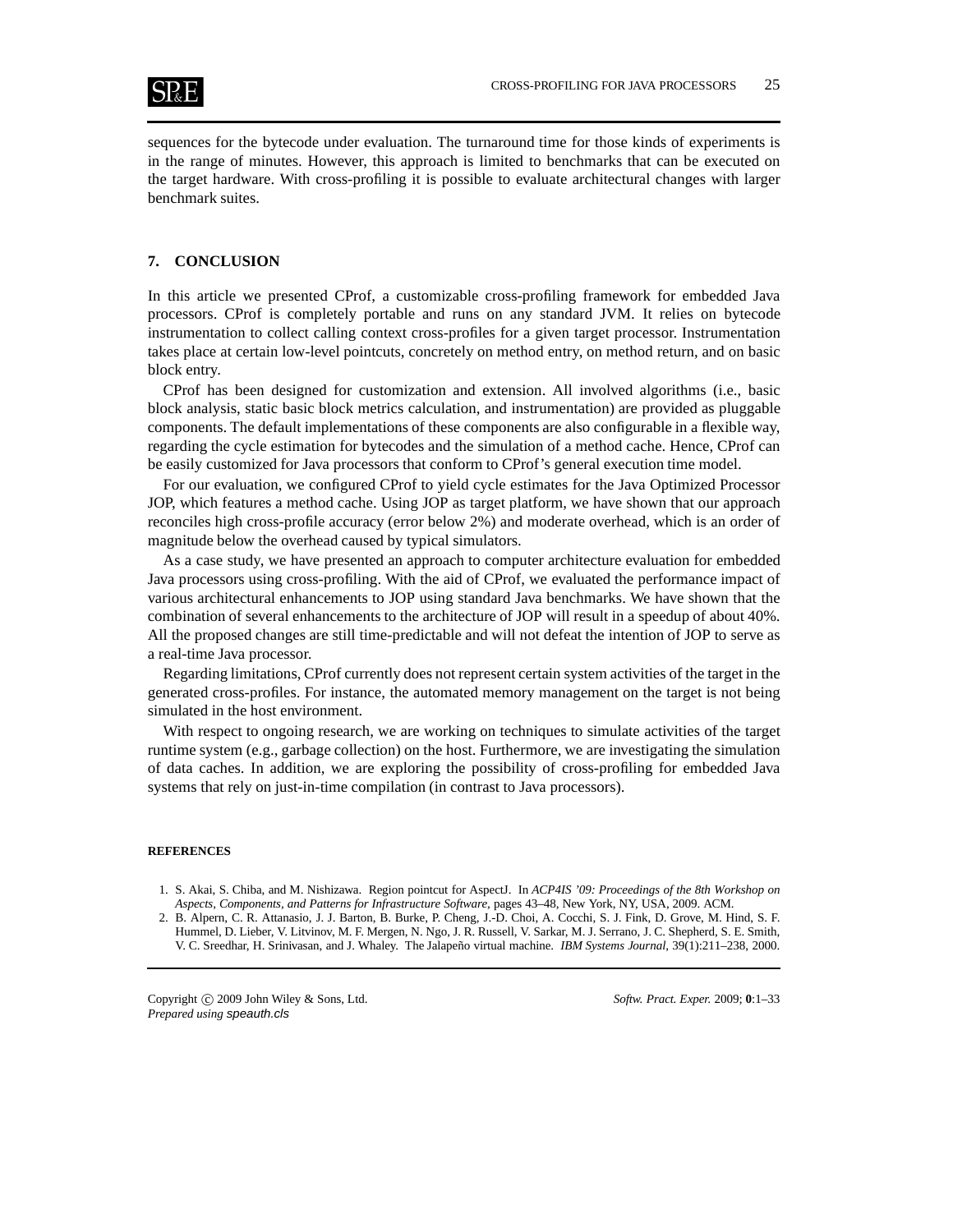

- 3. G. Ammons, T. Ball, and J. R. Larus. Exploiting hardware performance counters with flow and context sensitive profiling. In *PLDI '97: Proceedings of the ACM SIGPLAN 1997 conference on Programming language design and implementation*, pages 85–96. ACM Press, 1997.
- 4. M. Arnold and D. Grove. Collecting and Exploiting High-Accuracy Call Graph Profiles in Virtual Machines. In *CGO '05: Proceedings of the International Symposium on Code Generation and Optimization*, pages 51–62, Washington, DC, USA, 2005. IEEE Computer Society.
- 5. M. Arnold and B. G. Ryder. A framework for reducing the cost of instrumented code. In *SIGPLAN Conference on Programming Language Design and Implementation*, pages 168–179, 2001.
- 6. M. Arnold and P. F. Sweeney. Approximating the calling context tree via sampling. Research report, IBM, July 2000.
- 7. T. Austin, E. Larson, and D. Ernst. SimpleScalar: An infrastructure for computer system modeling. *Computer*, 35(2):59– 67, Feb. 2002.
- 8. P. Avgustinov, A. S. Christensen, L. Hendren, S. Kuzins, J. Lhoták, O. Lhoták, O. de Moor, D. Sereni, G. Sittampalam, and J. Tibble. Optimising AspectJ. In *PLDI '05: Proceedings of the 2005 ACM SIGPLAN conference on Programming language design and implementation*, pages 117–128, New York, NY, USA, 2005. ACM.
- 9. I. Bate, G. Bernat, G. Murphy, and P. Puschner. Low-level analysis of a portable Java byte code WCET analysis framework. In *Proc. 7th International Conference on Real-Time Computing Systems and Applications*, pages 39–48, Dec. 2000.
- 10. A. C. Beck and L. Carro. Low power java processor for embedded applications. In *Proceedings of the 12th IFIP International Conference on Very Large Scale Integration*, December 2003.
- 11. W. Binder. A portable and customizable profiling framework for Java based on bytecode instruction counting. In *Third Asian Symposium on Programming Languages and Systems (APLAS 2005)*, volume 3780 of *Lecture Notes in Computer Science*, pages 178–194, Tsukuba, Japan, Nov. 2005. Springer Verlag.
- 12. W. Binder. Portable and accurate sampling profiling for Java. *Software: Practice and Experience*, 36(6):615–650, 2006.
- 13. W. Binder, J. Hulaas, and P. Moret. Advanced Java Bytecode Instrumentation. In *PPPJ'07: Proceedings of the 5th International Symposium on Principles and Practice of Programming in Java*, pages 135–144, New York, NY, USA, 2007. ACM Press.
- 14. W. Binder, J. Hulaas, P. Moret, and A. Villaz´on. Platform-independent profiling in a virtual execution environment. *Software: Practice and Experience*, 39(1):47–79, 2009.
- 15. W. Binder, J. G. Hulaas, and A. Villaz´on. Portable resource control in Java. *ACM SIGPLAN Notices*, 36(11):139–155, Nov. 2001. Proceedings of the 2001 ACM SIGPLAN Conference on Object Oriented Programming, Systems, Languages and Applications (OOPSLA'01).
- 16. W. Binder, M. Schoeberl, P. Moret, and A. Villaz´on. Cross-profiling for embedded Java processors. In *Fifth International Conference on the Quantitative Evaluation of SysTems (QEST-2008)*, pages 287–296, Saint-Malo, France, Sept. 2008. IEEE Computer Society.
- 17. W. Binder, A. Villaz´on, M. Schoeberl, and P. Moret. Cache-aware cross-profiling for Java processors. In *International Conference on Compilers, Architecture, and Synthesis for Embedded Systems (CASES-2008)*, pages 127–136, Atlanta, Georgia, USA, Oct. 2008. ACM.
- 18. E. Bodden and K. Havelund. Racer: Effective Race Detection Using AspectJ. In *International Symposium on Software Testing and Analysis (ISSTA), Seattle, WA, July 20-24 2008*, pages 155–165, New York, NY, USA, 07 2008. ACM.
- 19. T. Bogholm, H. Kragh-Hansen, P. Olsen, B. Thomsen, and K. G. Larsen. Model-based schedulability analysis of safety critical hard real-time Java programs. In *Proceedings of the 6th international workshop on Java technologies for real-time and embedded systems (JTRES 2008)*, pages 106–114, New York, NY, USA, 2008. ACM.
- 20. G. Bollella, B. Brosgol, P. Dibble, S. Furr, J. Gosling, D. Hardin, and M. Turnbull. *The Real-Time Specification for Java*. Addison-Wesley, Reading, MA, USA, 2000.
- 21. M. D. Bond and K. S. McKinley. Probabilistic calling context. In *OOPSLA '07: Proceedings of the 22nd annual ACM SIGPLAN conference on Object oriented programming, systems and applications*, pages 97–112, New York, NY, USA, 2007. ACM.
- 22. J.-D. Choi, D. Grove, M. Hind, and V. Sarkar. Efficient and precise modeling of exceptions for the analysis of Java programs. In *Proceedings of the ACM SIGPLAN–SIGSOFT Workshop on Program Analysis for Software Tools and Engineering*, pages 21–31. ACM Press, 1999.
- 23. R. Covington, S. Dwarkadas, J. Jump, J. Sinclair, and S. Madala. The efficient simulation of parallel computer systems. *International Journal in Computer Simulation*, 1:31–58, 1991.
- 24. B. De Fraine, M. S¨udholt, and V. Jonckers. StrongAspectJ: flexible and safe pointcut/advice bindings. In *AOSD '08: Proceedings of the 7th international conference on Aspect-oriented software development*, pages 60–71, New York, NY, USA, 2008. ACM.
- 25. R. Dyer and H. Rajan. Nu: A dynamic aspect-oriented intermediate language model and virtual machine for flexible runtime adaptation. In *AOSD '08: Proceedings of the 7th International Conference on Aspect-oriented Software Development*, pages 191–202, New York, NY, USA, 2008. ACM.

Copyright © 2009 John Wiley & Sons, Ltd. *Softw. Pract. Exper.* 2009; **0**:1–33 *Prepared using* speauth.cls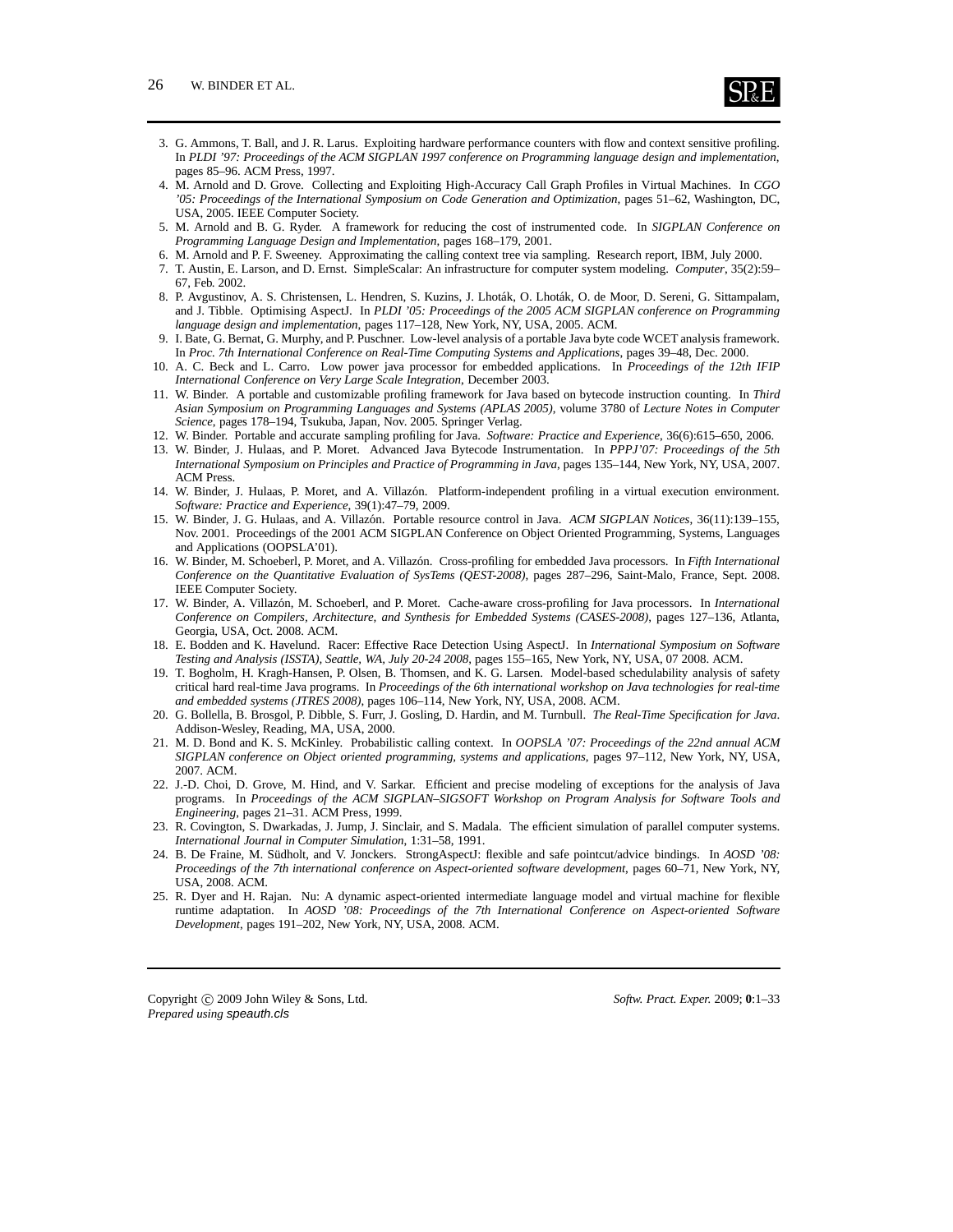

- 26. M. Feeley. Polling efficiently on stock hardware. In *the 1993 ACM SIGPLAN Conference on Functional Programming and Computer Architecture, Copenhagen, Denmark*, pages 179–187, June 1993.
- 27. J. Gosling, B. Joy, G. L. Steele, and G. Bracha. *The Java Language Specification, Third Edition*. The Java Series. Addison-Wesley, 2005.
- 28. D. Gregg, J. F. Power, and J. Waldron. A method-level comparison of the Java Grande and SPEC JVM98 benchmark suites. *Concurrency and Computation: Practice and Experience*, 17(7–8):757–773, 2005.
- 29. F. Gruian and M. Westmijze. Bluejep: a flexible and high-performance java embedded processor. In *JTRES '07: Proceedings of the 5th international workshop on Java technologies for real-time and embedded systems*, pages 222–229, New York, NY, USA, 2007. ACM.
- 30. B. Harbulot and J. R. Gurd. A join point for loops in AspectJ. In *AOSD '06: Proceedings of the 5th international conference on Aspect-oriented software development*, pages 63–74, New York, NY, USA, 2006. ACM.
- 31. D. S. Hardin. Real-time objects on the bare metal: An efficient hardware realization of the Java virtual machine. In *Proceedings of the Fourth International Symposium on Object-Oriented Real-Time Distributed Computing*, page 53. IEEE Computer Society, 2001.
- 32. T. Harmon. *Interactive Worst-case Execution Time Analysis of Hard Real-time Systems*. PhD thesis, University of California, Irvine, 2009.
- 33. J. Hennessy and D. Patterson. *Computer Architecture: A Quantitative Approach, 4th ed.* Morgan Kaufmann Publishers, 2006.
- 34. T. Henties, J. J. Hunt, D. Locke, K. Nilsen, M. Schoeberl, and J. Vitek. Java for safety-critical applications. In *2nd International Workshop on the Certification of Safety-Critical Software Controlled Systems (SafeCert 2009)*, Mar. 2009.
- 35. B. Huber. Worst-case execution time analysis for real-time Java. Master's thesis, Vienna University of Technology, Austria, 2009.
- 36. B. Huber and M. Schoeberl. Comparison of implicit path enumeration and model checking based WCET analysis. In *Proceedings of the 9th International Workshop on Worst-Case Execution Time (WCET) Analysis*, Dublin, Ireland, July 2009. OCG.
- 37. Imsys. Im1101c (the Cjip) technical reference manual / v0.25, 2004.
- 38. G. Kiczales, E. Hilsdale, J. Hugunin, M. Kersten, J. Palm, and W. G. Griswold. An overview of AspectJ. In J. L. Knudsen, editor, *Proceedings of the 15th European Conference on Object-Oriented Programming (ECOOP-2001)*, volume 2072 of *Lecture Notes in Computer Science*, pages 327–353, 2001.
- 39. G. Kiczales, J. Lamping, A. Menhdhekar, C. Maeda, C. Lopes, J.-M. Loingtier, and J. Irwin. Aspect-Oriented Programming. In M. Aksit and S. Matsuoka, editors, Proceedings of European Conference on Object-Oriented *Programming*, volume 1241, pages 220–242. Springer-Verlag, Berlin, Heidelberg, and New York, 1997.
- 40. C. Kozyrakis and D. Patterson. A new direction for computer architecture research. *Computer*, 31(11):24–32, Nov 1998.
- 41. J. Kreuzinger, U. Brinkschulte, M. Pfeffer, S. Uhrig, and T. Ungerer. Real-time event-handling and scheduling on a multithreaded Java microcontroller. *Microprocessors and Microsystems*, 27(1):19–31, 2003.
- 42. T. Lindholm and F. Yellin. *The Java Virtual Machine Specification*. Addison-Wesley, Reading, MA, USA, second edition, 1999.
- 43. Mentor Graphic Inc. ModelSim. Web pages at http://www.model.com/.
- 44. S. Metzlaff, S. Uhrig, J. Mische, and T. Ungerer. Predictable dynamic instruction scratchpad for simultaneous multithreaded processors. In *Proceedings of the 9th workshop on Memory performance (MEDEA 2008)*, pages 38–45, New York, NY, USA, 2008. ACM.
- 45. P. Moret, W. Binder, and A. Villazón. CCCP: Complete calling context profiling in virtual execution environments. In *PEPM '09: Proceedings of the 2009 ACM SIGPLAN Workshop on Partial Evaluation and Program Manipulation*, pages 151–160, Savannah, GA, USA, 2009. ACM.
- 46. J. M. O'Connor and M. Tremblay. picoJava-I: The Java virtual machine in hardware. *IEEE Micro*, 17(2):45–53, 1997.
- 47. D. J. Pearce, M. Webster, R. Berry, and P. H. J. Kelly. Profiling with AspectJ. *Software: Practice and Experience*, 37(7):747–777, June 2007.
- 48. T. B. Preusser, M. Zabel, and R. G. Spallek. Bump-pointer method caching for embedded java processors. In *Proceedings of the 5th international workshop on Java technologies for real-time and embedded systems (JTRES 2007)*, pages 206–210, New York, NY, USA, 2007. ACM.
- 49. ProSyst. JProfiler. Web pages at http://www.prosyst.com/products/tools\_jprofiler.html.
- 50. H. Rajan. A Case for Explicit Join Point Models for Aspect-Oriented Intermediate Languages. In *VMIL '07: Proceedings of the 1st Workshop on Virtual Machines and Intermediate Languages for Emerging Modularization Mechanisms*, page 4, New York, NY, USA, 2007. ACM.
- 51. H. Rajan and K. Sullivan. Aspect language features for concern coverage profiling. In *AOSD '05: Proceedings of the 4th international conference on Aspect-oriented software development*, pages 181–191, New York, NY, USA, 2005. ACM.
- 52. M. Schoeberl. A time predictable instruction cache for a Java processor. In *On the Move to Meaningful Internet Systems 2004: Workshop on Java Technologies for Real-Time and Embedded Systems (JTRES 2004)*, volume 3292 of *LNCS*, pages

Copyright © 2009 John Wiley & Sons, Ltd. *Softw. Pract. Exper.* 2009; **0**:1–33 *Prepared using* speauth.cls